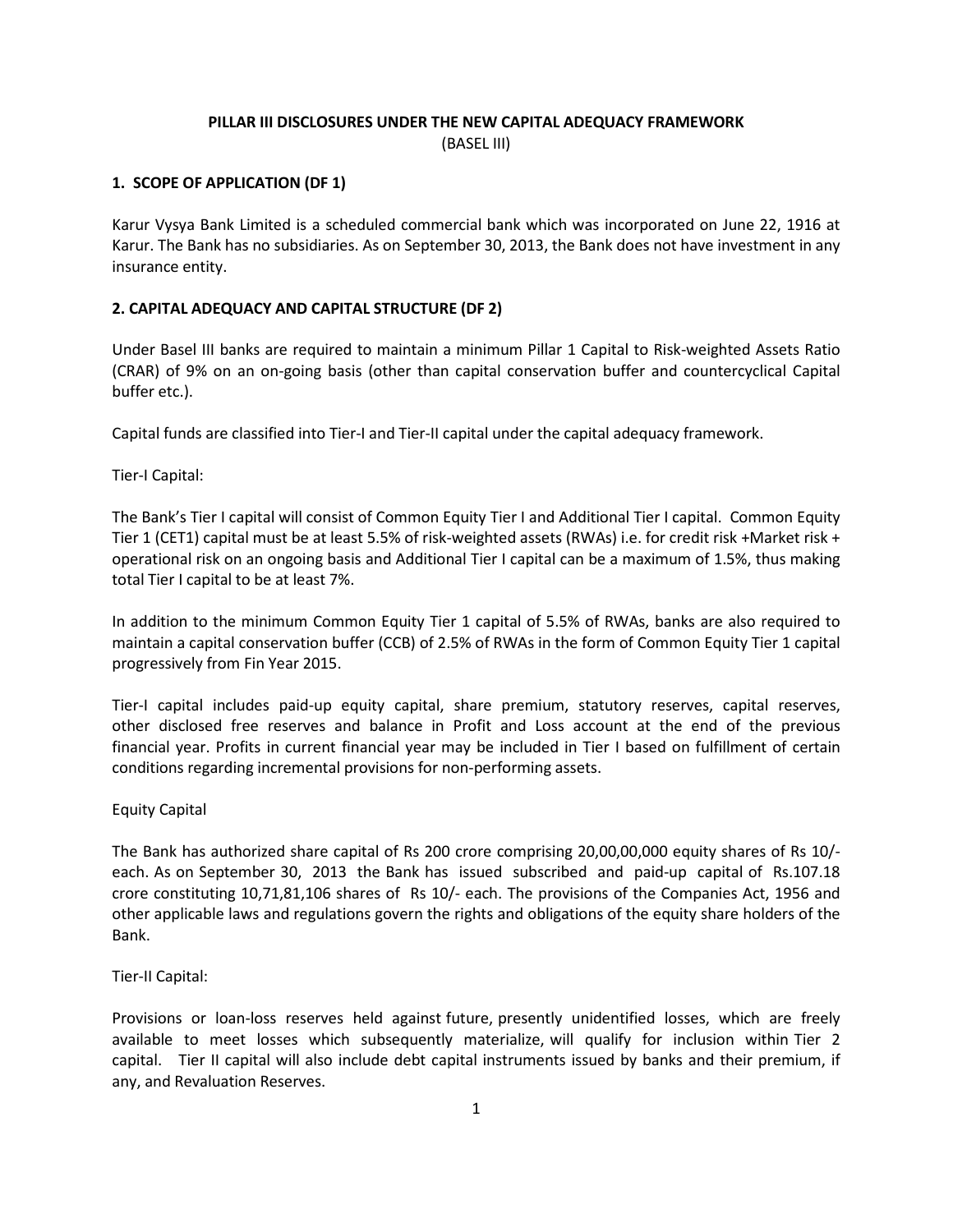The Bank's Tier II capital include investment reserve, general provision for standard assets and subordinated debt instruments (lower Tier II bonds) eligible for inclusion in Tier II capital.

### Tier II Subordinated Debt (Lower II bonds)

As on September 30, 2013, the Bank had an outstanding subordinated debt (Unsecured Redeemable Non-convertible subordinated lower Tier II Bonds) aggregating Rs.150 crore, the details of which are stated below:

(Rs in Crore)

| <b>Issue Series</b> | Deemed Date of<br>Allotment | Coupon Rate(% p.a) | <b>Tenure</b><br>(in Months) | Equivalent<br>Amount as on<br>September<br>30,2013 |
|---------------------|-----------------------------|--------------------|------------------------------|----------------------------------------------------|
|                     | September 25, 2009          | 9.86               | 120                          | 150.00                                             |

# Composition of Capital – Tier I and Tier II:

| Particulars As on September 30, 2013                                        | (Rs in crore) |
|-----------------------------------------------------------------------------|---------------|
| 1. Tier I capital                                                           |               |
| 1.1 Paid-up share capital                                                   | 107.18        |
| 1.2 Reserves                                                                | 2970.24       |
| 1.3 Gross Tier I capital $(1.1 + 1.2)$                                      | 3077.42       |
| 1.4 Deductions                                                              | 81.49         |
| 1.5 Total Tier I capital (1.3 - 1.4)                                        | 2995.93       |
| 2. Tier II capital                                                          |               |
| 2.1 Subordinated Debt (Lower Tier II bonds)                                 | 150.00        |
| 2.2 General Provisions/IRA and Revaluation Reserves                         | 155.70        |
| 2.3 Investment Reserve                                                      | 21.00         |
| 2.4 Gross Tier II capital (2.1 + 2.2+2.3)                                   | 326.70        |
| 2.5 Deductions                                                              | 52.00         |
| 2.6 Total Tier II capital (2.4 - 2.5)                                       | 274.70        |
| 3. Debt capital instruments eligible for inclusion in Upper Tier II capital |               |
| 3.1 Total amount outstanding                                                |               |
| 3.2 Of which amount raised during the current year -                        |               |
| 3.3 Amount eligible to be reckoned as capital funds                         |               |
| 4. Subordinated debt eligible for inclusion in Lower Tier II capital        |               |
| 4.1 Total amount outstanding                                                |               |
| 4.2 Of which amount raised during the current year -                        |               |
| 4.3 Amount eligible to be reckoned as capital funds                         |               |
| 5. Other deductions from capital                                            |               |
| 5.1 Other deductions from capital                                           |               |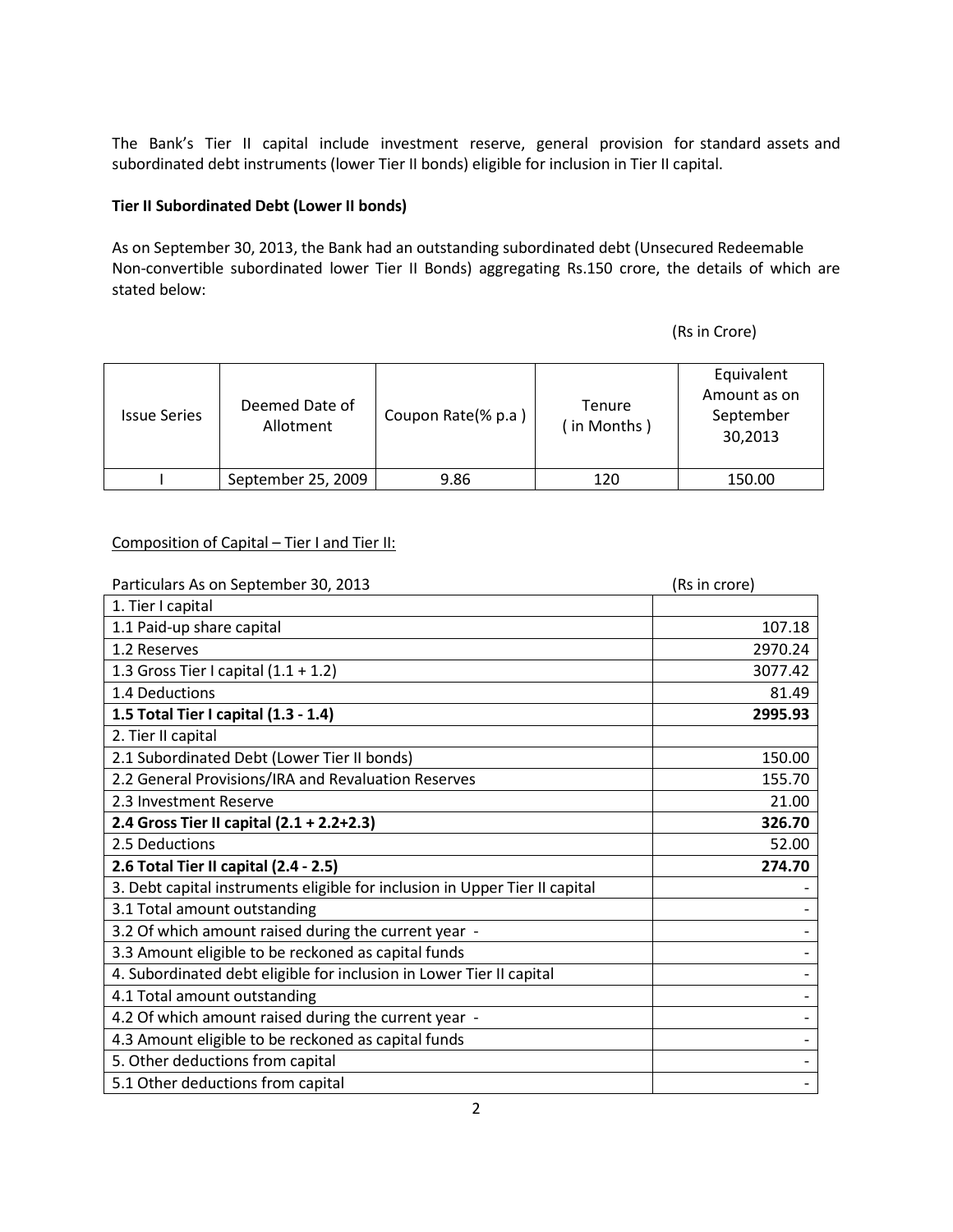| 6. Total eligible capital                | 3270.63 |
|------------------------------------------|---------|
| 6.1 Total eligible capital $(1.5 + 2.6)$ | 3270.63 |

2.1 CAPITAL ADEQUACY ASSESSMENT PROCESS

The Bank has a process for assessing its overall capital adequacy in relation to the Bank's risk profile and a strategy for maintaining its capital levels. The process ensures that the Bank has adequate capital to support all the material risks and an appropriate capital cushion. The Bank identifies, assesses and manages comprehensively all risks that it is exposed to through robust risk management framework, control mechanism and an elaborate process for capital calculation and planning.

The Bank has formalized and implemented a comprehensive Internal Capital Adequacy Assessment Process (ICAAP). The Bank's ICAAP covers the process for assessment of the adequacy of capital to support current and future projections / risks.

The Bank has a structured process for the identification and evaluation of all risks that the Bank faces, which may have a material impact on its financial position. The Bank considers the following risks as material risks it is exposed to in the normal course of its business and therefore, factors these while assessing / planning capital:

- Credit Risk
- Liquidity Risk
- Concentration Risk
- Strategy Risk
- Market Risk
- Reputational Risk
- Operational Risk
- Residual Risk
- Interest Rate Risk in the Banking Book

The Bank has also implemented a Board approved Stress Testing policy. Stress Testing involves the use of various techniques to assess the Bank's potential vulnerability to extreme but plausible ("stressed") business conditions. Typically, this relates, among other things, to the impact on the Bank's profitability and capital adequacy. Stress Tests are conducted on the Bank's on and off balance sheet exposures to test the impact of Credit, Liquidity risk and Interest Rate Risk in the Banking book (IRRBB). The stress test results are put up to the Risk Management Committee (RMC) of the Board for their review and guidance. The Bank periodically assesses and refines its stress tests in an effort to ensure that the stress scenarios capture material risks as well as reflect possible extreme market moves that could arise as a result of market conditions. The stress tests are used in conjunction with the Bank's business plans for the purpose of capital planning in the ICAAP. In line with the RBI guidelines for implementing the New Capital Adequacy Framework under Basel III, the Bank has successfully migrated to the framework from April 1, 2013. The Bank has continued parallel run of Basel II framework continuously tracking the exposures and studied the impact on Bank's Capital to Risk weighted Assets Ratio (CRAR) . In accordance with the RBI's requirement, the Bank has continued to adopt Standardized Approach (SA) for Credit Risk and Basic Indicator Approach (BIA) for Operational Risk to compute capital as on September 30, 2013.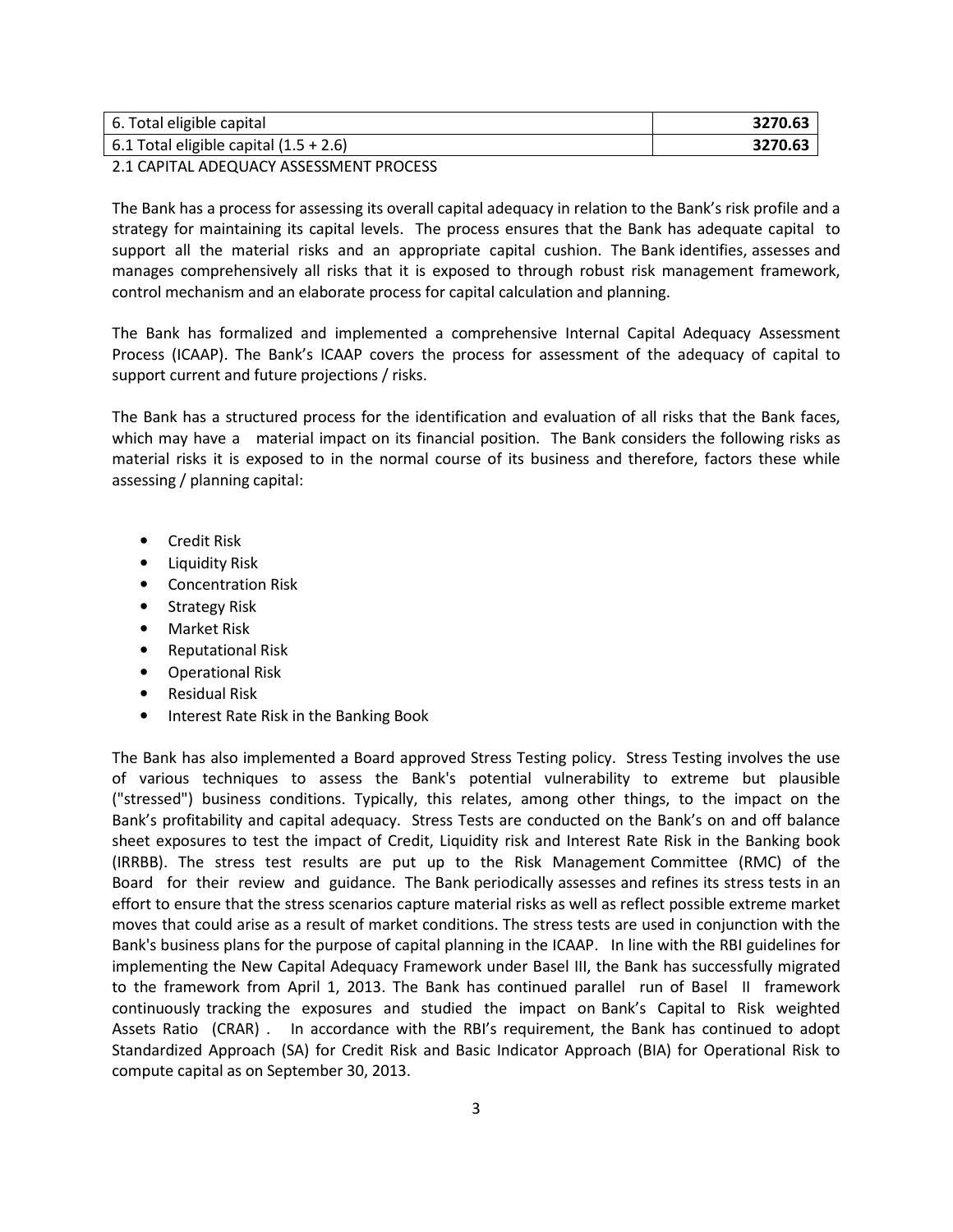Besides this, the Bank continues to apply the Standardized Duration Approach (SDA) for computing capital requirement for Market Risk. RBI has prescribed banks to maintain a minimum CRAR of 9% with regard to credit risk, market risk and operational risk.

# 2.2 CAPITAL ADEQUACY AS ON SEPTEMBER 30, 2013

The total Capital to Risk weighted Assets Ratio (CRAR) as per Basel III guide lines works to 12.81% as on September 30, 2013 (as against minimum regulatory requirement of 9%). The Tier I CRAR stands at 11.74%. The Bank has followed the RBI guidelines in force, to arrive at the eligible capital, risk weighted assets and CRAR.

Capital requirements for Credit Risk, Market Risk and Operational Risk:

Particulars as on September 30,2013

|                                             | (Rs in crore) |
|---------------------------------------------|---------------|
| 1. Capital requirement for Credit Risk      | 1943.97       |
| -Portfolio subject to Standardized Approach | 1943.97       |
| -Securitization exposures                   | ი.იი          |

| 2. Capital requirement for Market Risk | 160.35 |
|----------------------------------------|--------|
| <b>Standardised Duration Approach</b>  |        |
| Interest Rate Risk                     | 115.34 |
| Foreign Exchange Risk (Including gold) | 4.50   |
| <b>Equity Risk</b>                     | 40.51  |

| 3. Capital requirement for Operational Risk | 193.09 |
|---------------------------------------------|--------|
| Basic Indicator Approach                    |        |
|                                             |        |

| Total capital requirements at 9% $(1 + 2 + 3)$ | 2297.41 |
|------------------------------------------------|---------|
| Total capital                                  | 3270.63 |
| CRAR %                                         | 12.81%  |
| Tier-I CRAR %                                  | 11.74 % |

#### 3. RISK EXPOSURE AND ASSESSMENT

The Bank is exposed to various types of risk such as Credit, Market, Operation, Liquidity, Interest Rate, Reputational, Legal and Strategic risk. The Bank has separate and independent Risk Management Department in place which oversees all types of risks in an integrated fashion.

The objective of risk management is to have optimum balance between risk and return. It entails the identification, measurement and management of risks across the various businesses of the Bank. Risk is managed through framework defined in policies approved by the Board of Directors and Supported by an independent risk management function which monitors and takes corrective action so that the Bank operates within its risk appetite. The risk management function attempts to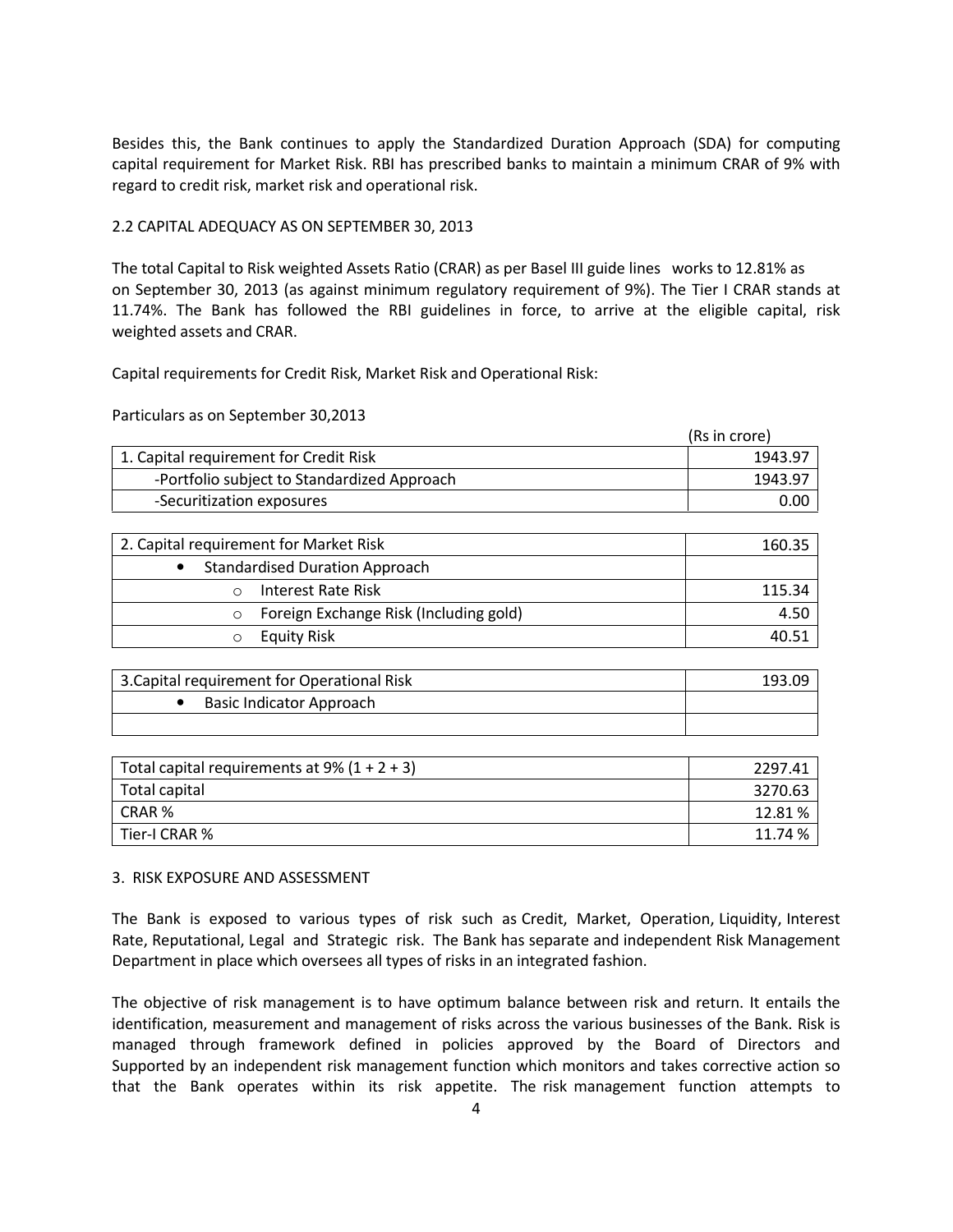anticipate vulnerabilities through quantitative or qualitative examination of the embedded risks in various activities. The Bank continues to focus on refining and improving its risk measurement systems. In addition to ensuring compliance with regulatory requirements, the Bank has developed robust internal systems for assessing capital requirements keeping in view the business objectives.

The Board of Directors (BOD) approves the strategies and policies for Risk Management, based on recommendations of the Risk Management Committee (RMC) of the Board set up to focus upon risk management issues. The RMC reviews various aspects of risk arising from the businesses undertaken by the Bank. Operating level risk committees comprising of senior management viz. Asset Liability Management Committee (ALCO), the Operational Risk Management Committee (ORCO) and the Credit Risk Management Committee (CRMC) oversee specific risk areas. These committees in turn provide inputs for review by the Risk Management Committee (RMC).

### 3.1 Risk Management Committee (RMC) of the Board:

The Risk Management Committee of the Board is the primary tier to oversee implementation of Board approved strategies and policies, recommend setting up of tolerance limits wherever required, monitor implementation of strategies and policies, as well as adherence to prescribed tolerance limits etc. The RMC oversees the functioning of Executive level Committees for risk management. For this purpose, the minutes of the meetings of the Executive Level Committees are placed before RMC regularly. Matters relating to Credit risk are routed through the Credit Committee of Board (CCB) which also approves individual credit exposure in excess of executive delegated lending authority.

### 3.2 Executive Level Committees:

At Executive Management level, the organizational responsibilities for implementing and monitoring Board approved strategies and policies and adhering to prescribed tolerance limits etc. are as under:

| Sr.No | Executive Level    | Committee Focus Area                                 | Chairman |
|-------|--------------------|------------------------------------------------------|----------|
|       |                    |                                                      |          |
|       | Liability<br>Asset | All aspects of Market Risk   Chief Operating Officer |          |
|       | Management         | Management, Monitoring<br>- &                        |          |
|       | Committee (ALCO)   | Control                                              |          |
|       | Risk<br>Management | All aspects of Credit Risk   Chief Operating Officer |          |
|       | Committee (CRMC)   | Management, Monitoring<br>- &                        |          |
|       |                    | Control                                              |          |

# 4. CREDIT RISK (DF 3)

4 (a) Credit risk is defined as the possibility of losses associated with diminution in the credit quality of borrowers or counterparties. In a bank's portfolio, losses stem from outright default due to inability or unwillingness of a customer or counterparty to meet commitments in relation to lending, trading, settlement and other financial transactions.

The Bank adopts the definition of 'past due' and 'impaired credits' (for accounting purposes) as defined by Reserve Bank of India under Income Recognition, Asset Classification and Provisioning (IRAC) norms.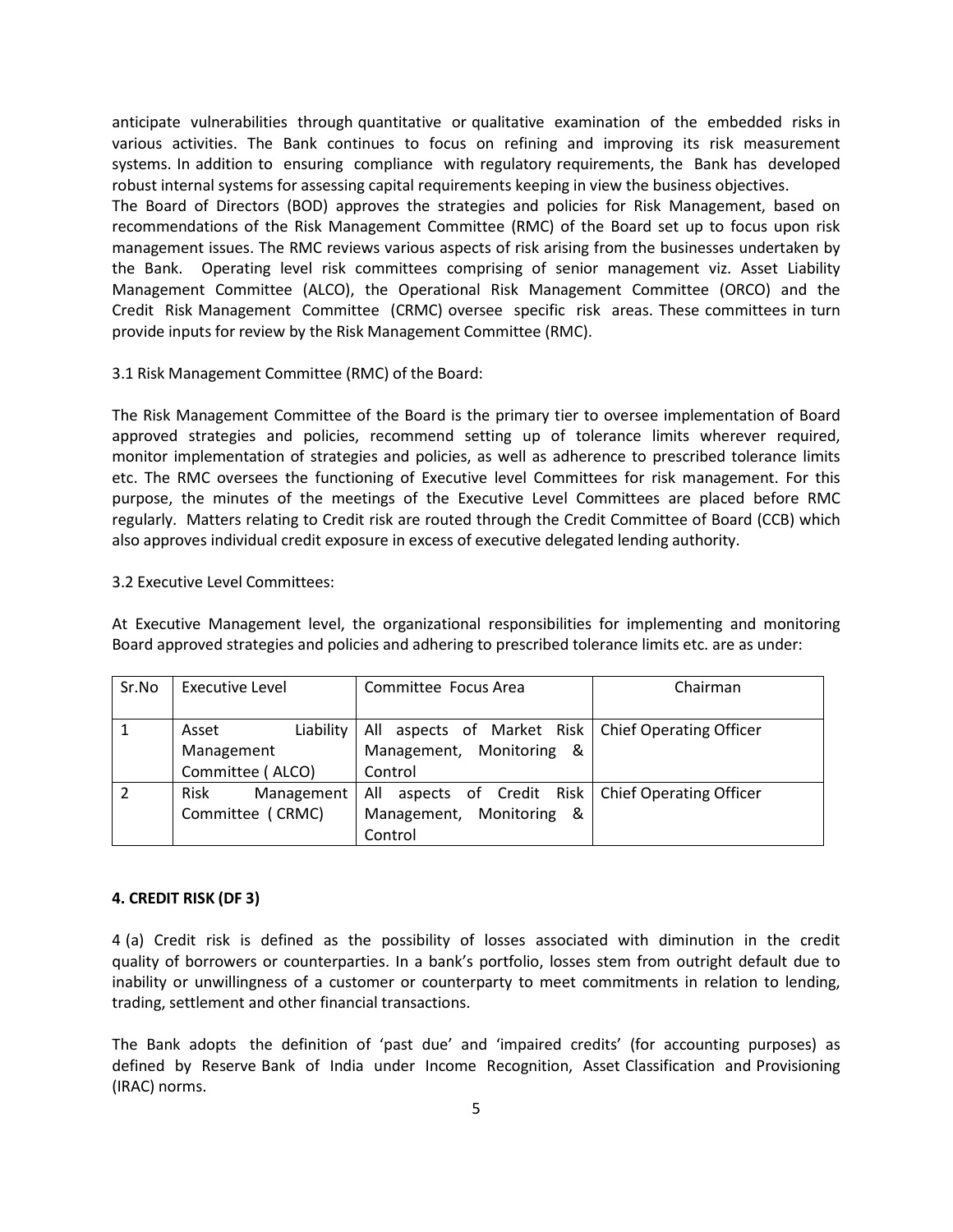## 4. a.i Credit Risk Management

Credit Risk Management Committee (CRMC) headed by MD & CEO is the top-level functional committee for managing credit risk. The committee is responsible for implementation of Credit Risk Management policy approved by the Bank's Board. The committee considers and takes decision necessary to manage and control credit risk within the overall quantitative prudential limits approved by the Bank's Board. The committee is entrusted with the responsibilities to formulate standards for presentation of credit proposals, financial covenant, rating standards and benchmarks. The committee also oversees compliance with Pillar II requirements under Basel II such as ICAAP and Stress Test.

The Bank adopts an integrated approach to credit risk management, which encompasses:

- Establishment and articulation of corporate priorities
- Institution and inculcation of an appropriate credit culture
- Determination of specific credit risk strategy and profile
- Implementation of appropriate credit risk controls
- Monitoring the effectiveness of credit risk controls

The Bank has implemented the Standardized approach for regulatory capital measurement for credit risk.

### 4.a.ii. Credit Strategy and Risk Profile:

The bank adopts a credit risk strategy and risk appetite, which is in line with its risk taking ability to ensure conservation and growth of shareholder funds, with a proper balance between risk and reward. Financial resources are allocated to best optimize the risk reward ratio.

There is a clearly articulated definition of acceptable credit risk, based upon:

- Identification of target markets/segments
- Establishing of characteristics of desirable customers within the target market
- Assessing whether adequate resources are available to support the business
- Ensuring that all economic and regulatory requirements are complied with

 • Ensuring that the portfolio is consistent with the Bank's strategy and objectives especially in relation to risk concentration, maturity profile and liquidity management

The bank adopts a credit risk strategy and risk 4.a. iii Credit Risk Controls:

Credit risk controls focus on identification, measuring, monitoring and managing the assumed risks and include:

- A documented credit policy and credit risk management policy
- Approval process with delegated authorities
- Asset quality and risk rating system and its verification
- Effective loan disbursement mechanism to minimize the legal risk
- Effective loan administration to ensure past-due management and bad loan detection
- A loan review mechanism
- Portfolio management tools to manage portfolio risks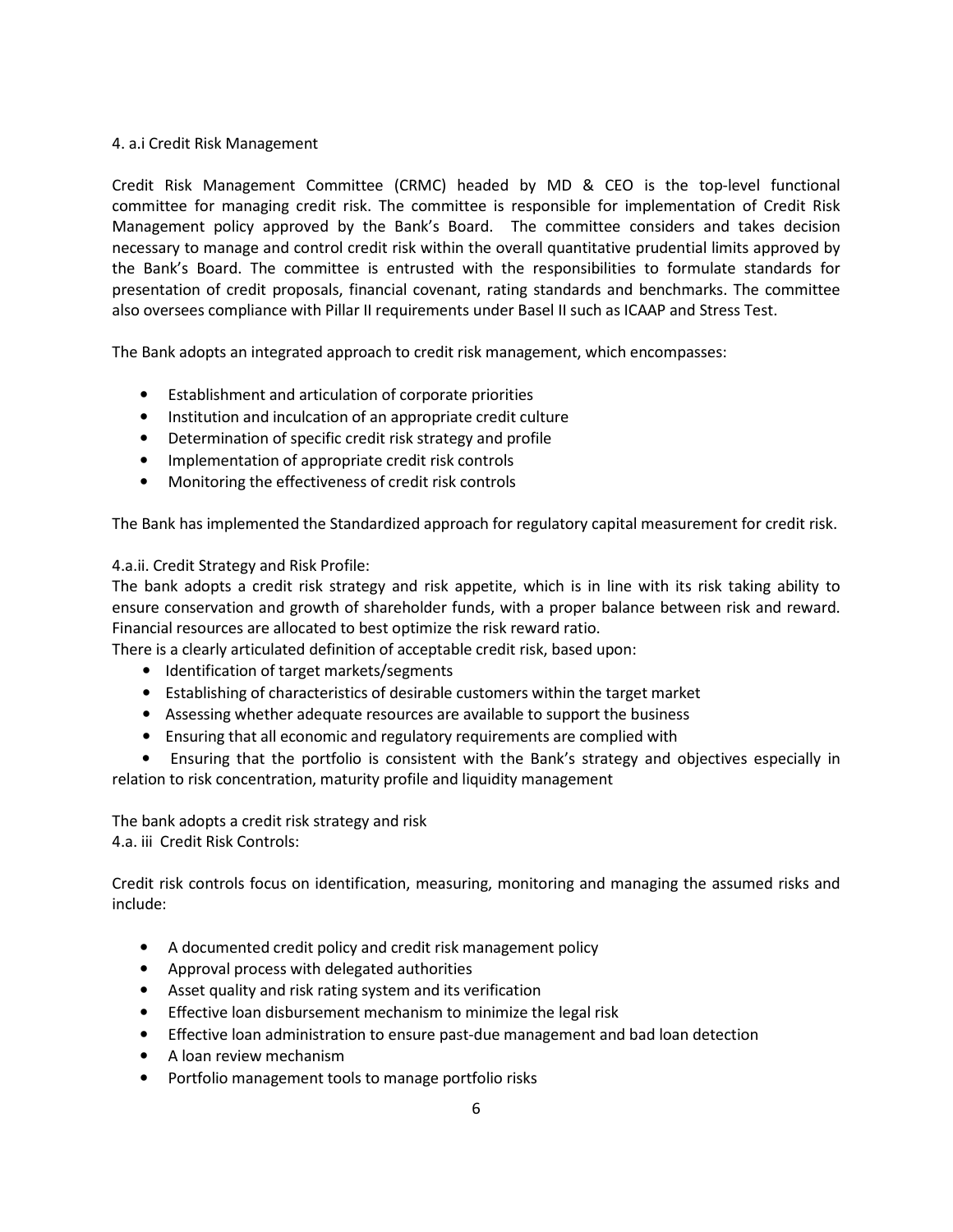Management of credit risk is at three levels:

Strategic or Portfolio level, so as to ensure that no single event can have a significant adverse impact.

Established credit policy to have a minimum standard for assuming risk

Reliance on the competence of trained staff to make sound credit decisions

The Bank relies upon formal and conventional risk assessment, viz.:

- The ability and willingness of borrowers to repay.
- Dependence primarily on cash flows for repayment with security taken to provide a secondary source of repayment.
- Quality of data and analysis thereof forms the basis of assessment and not external reputation or unsubstantiated beliefs.
- Rational assessment of probability of default and assessment of 'Worst Case Scenario'.
- Transparency and communication of all relevant facts (negative as well as positive) necessary for making an informed credit decision.
- Documentation of all assessment, rationale and decisions.
- Know Your Customers 'KYC' forms the bedrock of initiating and sustaining any relationship.

The Bank's selection of personnel and systems of rewarding performance is aligned to meet the Bank's stated key priorities. There is a commitment to training and upgrading of staff skills. Strong 'ownership' of exposures is encouraged, through rewards as well as strong accountability.

4 (b) Total gross credit risk exposure as on September 30, 2013:

| <b>Category Domestic</b> | Rs in Crore) |
|--------------------------|--------------|
| Fund based               | 31909.00     |
| Non fund based           | 2626.64      |
| Total                    | 34535.64     |

|                        | Rs in crore       |
|------------------------|-------------------|
| <b>STATE</b>           | <b>Fund Based</b> |
| <b>ANDHRA PRADESH</b>  | 6346.34           |
| <b>CHANDIGARH - UT</b> | 28.31             |
| <b>CHATTISGARH</b>     | 10.69             |
| <b>DELHI</b>           | 1897.28           |
| <b>GOA</b>             | 19.61             |
| <b>GUJARAT</b>         | 1295.10           |
| <b>HARYANA</b>         | 148.00            |
| <b>JHARKHAND</b>       | 13.52             |
| KARNATAKA              | 1441.21           |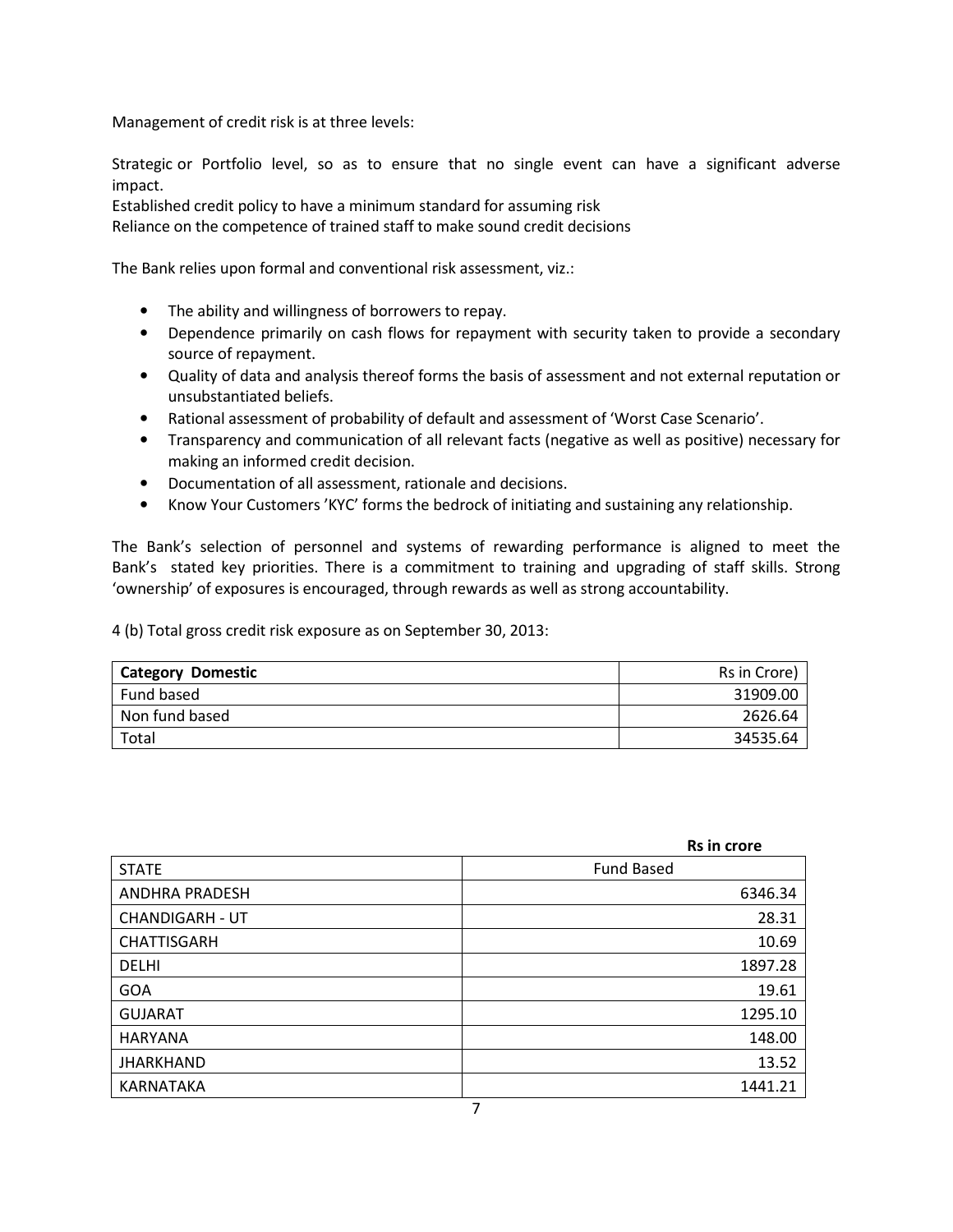| <b>KERALA</b>              | 260.99   |
|----------------------------|----------|
| M.P.                       | 66.08    |
| MAHARASHTRA                | 3527.23  |
| <b>ORISSA</b>              | 180.93   |
| PONDICHERY-UT              | 155.55   |
| <b>PUNJAB</b>              | 268.91   |
| RAJASTHAN                  | 144.87   |
| <b>TAMILNADU</b>           | 14883.04 |
| <b>UTTARPRADESH</b>        | 244.67   |
| <b>WEST-BENGAL</b>         | 943.73   |
| <b>TOTAL FROM BRANCHES</b> | 31876.06 |
| <b>OFFICE</b>              | 32.94    |
| <b>TOTAL</b>               | 31909.00 |

Note:

- 1. Fund based credit exposure excludes Cash in hand, Balance with RBI, SLR investments shares, deposits placed with NABARD, SIDBI & NHB, Fixed and Other assets.
- 2. Non-fund based exposure includes outstanding Letter of Credit, Acceptances and Bank Guarantee exposures.

Exposures reported above include limits or outstanding whichever is higher, for other than term loans and NPAs. In case of terms loans and NPAs, the outstanding amount has been considered for this purpose.

4 (c) Geographical distributions of exposures as on September 30, 2013:

| <b>Category Domestic</b> | Rs in Crore) |
|--------------------------|--------------|
| Fund based               | 31909.00     |
| Non fund based           | 2626.64      |
| Total                    | 34535.64     |

4 (d) Industry wise distributions of exposures as on September 30, 2013:

(Rs.in crore)

| <b>Industry</b>                         | <b>Exposures</b>  |          |  |
|-----------------------------------------|-------------------|----------|--|
|                                         |                   | Non fund |  |
|                                         | <b>Fund based</b> | based    |  |
| Construction                            | 152.90            | 321.97   |  |
| All Engineering                         | 431.44            | 376.04   |  |
| <b>Chemical &amp; Chemical Products</b> | 537.66            | 22.68    |  |
| <b>Food Processing</b>                  | 931.31            | 113.78   |  |
| <b>Basic Metal &amp; Metal Products</b> | 1370.25           | 107.11   |  |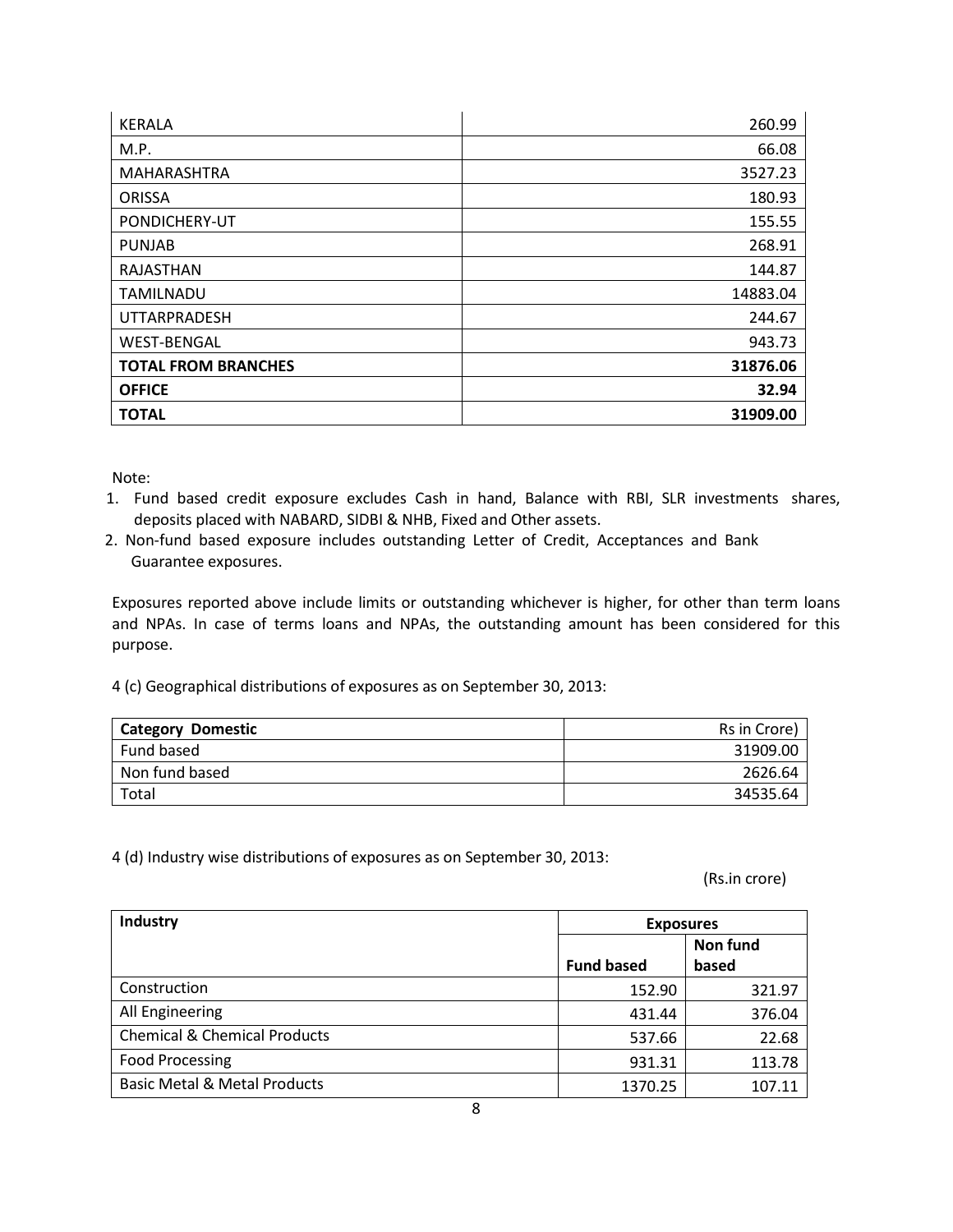| Infrastructure (including Energy & Telecommunications) | 3129.6   | 546.67  |
|--------------------------------------------------------|----------|---------|
| <b>Textiles</b>                                        | 2129.32  | 85.53   |
| Rubber, Plastic & plastic Products                     | 182.46   | 6.31    |
| Gems & Jewellery                                       | 323.35   | 228.29  |
| <b>Cement &amp; Cement Products</b>                    | 98.90    | 11.66   |
| Petroleum, Coal Products & Nuclear fuels               | 25.00    | 0.06    |
| Beverages (Excl. Tea & Coffee) and Tobacco             | 66.53    | 0.13    |
| Vehicles, Vehicle Parts & Transport Equipments         | 312.25   | 123.47  |
| Leather & Leather Products                             | 8.52     | 0.80    |
| Wood & Wood Products                                   | 174.24   | 31.06   |
| Paper & Paper Products                                 | 87.65    | 1.83    |
| Glass & Glass ware                                     | 9.03     | 0.51    |
| Mining & Quarrying                                     | 178.87   | 18.11   |
| Other Industries                                       | 530.66   | 33.18   |
| Others                                                 | 21229.06 | 597.46  |
| <b>Total Exposure</b>                                  | 31909.00 | 2626.65 |

Note : Others includes Housing loans, Retail Business loans , Gold loans, Loan against term deposits, Vehicle loans, Personal & Consumer loans and Staff loans.

4 (e) Residual contractual maturity breakdowns of assets \* as on September 30, 2013:

|                                     |             |                    |                 |                             |                                  |                                   |                                    |                  |                  | (Rs in crore)    |          |
|-------------------------------------|-------------|--------------------|-----------------|-----------------------------|----------------------------------|-----------------------------------|------------------------------------|------------------|------------------|------------------|----------|
| Assets                              | Next<br>day | $2$ To $7$<br>Days | 8 To 14<br>Days | 15T <sub>0</sub><br>28 Days | 29 days<br>To 3<br><b>Months</b> | 3 Months<br>To 6<br><b>Months</b> | 6<br><b>Months</b><br>To 1<br>Year | $1 - 3$<br>Years | $3 - 5$<br>Years | above 5<br>Years | Total    |
| Cash                                | 507.17      | 0.00               | 0.00            | 0.00                        | 0.00                             | 0.00                              | 0.00                               | 0.00             | 0.00             | 0.00             | 507.17   |
| <b>BalancesWithRBI</b>              | 164.21      | 17.85              | 15.32           | 44.13                       | 237.02                           | 183.11                            | 382.96                             | 255.67           | 162.09           | 398.90           | 1861.25  |
| <b>Balances with</b><br>other Banks | 83.64       | 0.00               | 0.00            | 0.00                        | 0.00                             | 0.00                              | 0.00                               | 9.29             | 0.00             | 0.00             | 92.93    |
| Investments                         | 3797.04     | 158.53             | 94.71           | 255.23                      | 1368.42                          | 1056.78                           | 2240.20                            | 2004.34          | 1218.57          | 2412.31          | 14606.13 |
| Advances<br>Performing              | 2099.21     | 174.10             | 237.01          | 564.09                      | 2725.19                          | 3137.74                           | 6031.28                            | 11199.81         | 2535.12          | 2710.24          | 31413.79 |
| FixedAssets                         | 0.00        | 0.00               | 0.00            | 0.00                        | 0.00                             | 0.00                              | 0.00                               | 0.00             | 0.00             | 353.14           | 353.14   |
| <b>Other Assets</b>                 | 329.40      | 41.18              | 41.18           | 0.00                        | 0.00                             | 0.00                              | 0.00                               | 0.00             | 0.00             | 835.08           | 1251.32  |

\* As per ALM guidelines

Advances and Provisions:

| (f) Gross NPA                |          |
|------------------------------|----------|
| Particulars as on 30.09.2013 | In crore |
| l i. Substandard             | 186.23   |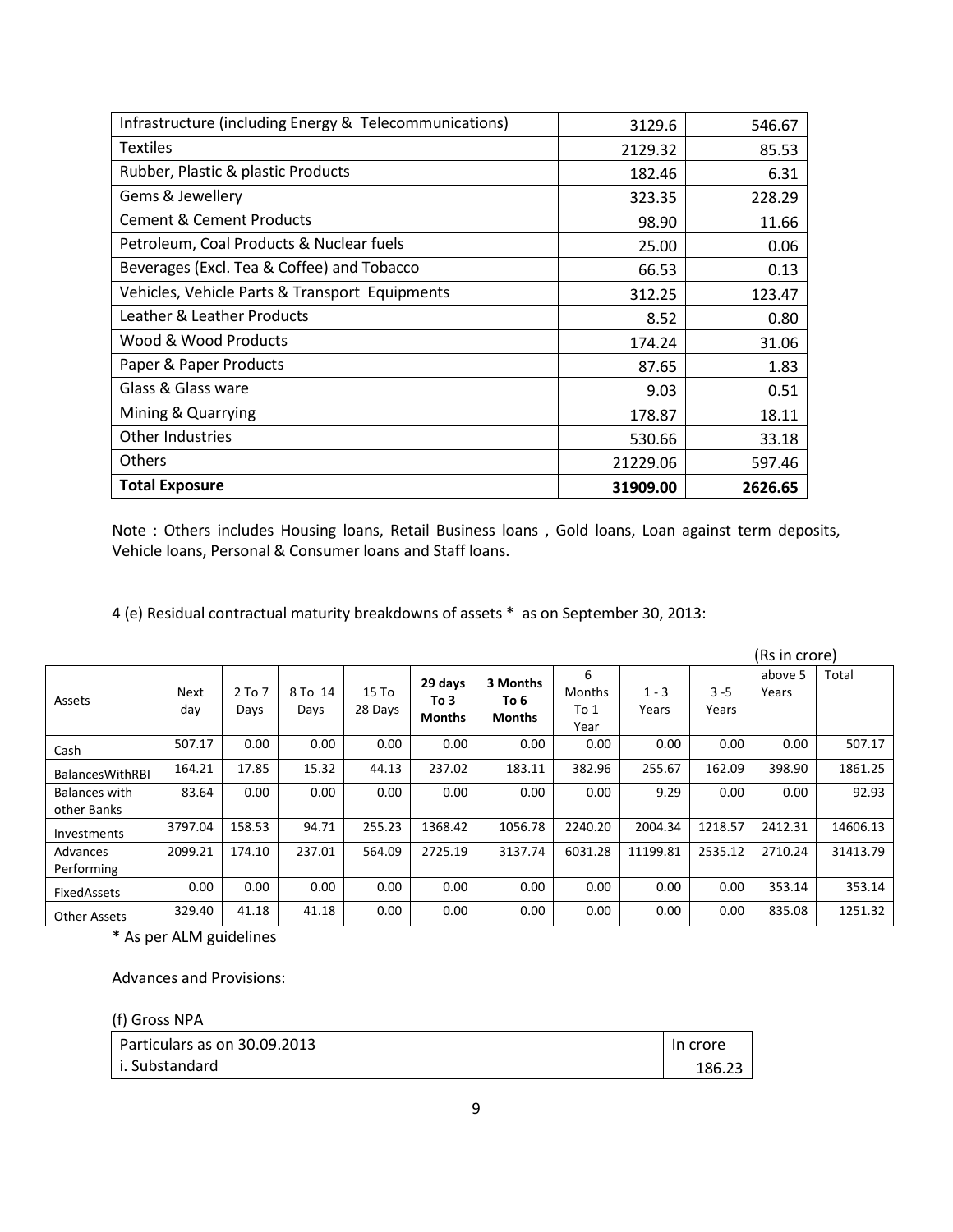| <b>Total</b>    | 494.86 |
|-----------------|--------|
| v. Loss         | 193.47 |
| Iv Doubtful 3   | 14.69  |
| iii. Doubtful 2 | 6.31   |
| ii. Doubtful 1  | 94.16  |

g) Net NPAs  $\vert$  161.34

| h) NPA Ratios                    |       |
|----------------------------------|-------|
| Gross NPAs to gross advances (%) | 1.55% |
| NPAs to Net Advances (%)         | 0.51% |

| (i) Movement of NPAs(Gross)     |        |
|---------------------------------|--------|
| i. Opening balance              | 285.86 |
| ii. Additions during the year   | 303.09 |
| iii. Reductions during the year | 94.09  |
| iv. Closing balance             | 494.86 |

| (j) Movement of provisions for NPAs (excluding provision on Standard Assets |        |
|-----------------------------------------------------------------------------|--------|
| i. Opening balance                                                          | 151.50 |
| ii. Provision made during the year                                          | 161.26 |
| iii. Write-off / write-back of excess provisions                            | 8.22   |
| iv. Closing balance                                                         | 304.54 |

| (k) Amount of Non-Performing Investments                     | 4.0. |
|--------------------------------------------------------------|------|
| (I) Amount of provisions held for non-performing investments | 4.07 |

| (m) Movement of depreciation on investments                     |       |
|-----------------------------------------------------------------|-------|
| i. Opening balance                                              | 27.52 |
| ii. Add: Provision made during the year                         | 50.72 |
| Less: Write-off/ write-back of excess provision during the year |       |
| (including depreciation utilized on the sale of securities)     | 45.12 |
| iv. Closing balance                                             | 33.12 |

# 5. CREDIT RISK: Disclosures for portfolio subject to the Standardized Approach (DF 4)

5 (a) The Bank have used the ratings of the following domestic external credit rating agencies for the purpose of risk weighting their claims on the domestic entities for capital adequacy purpose: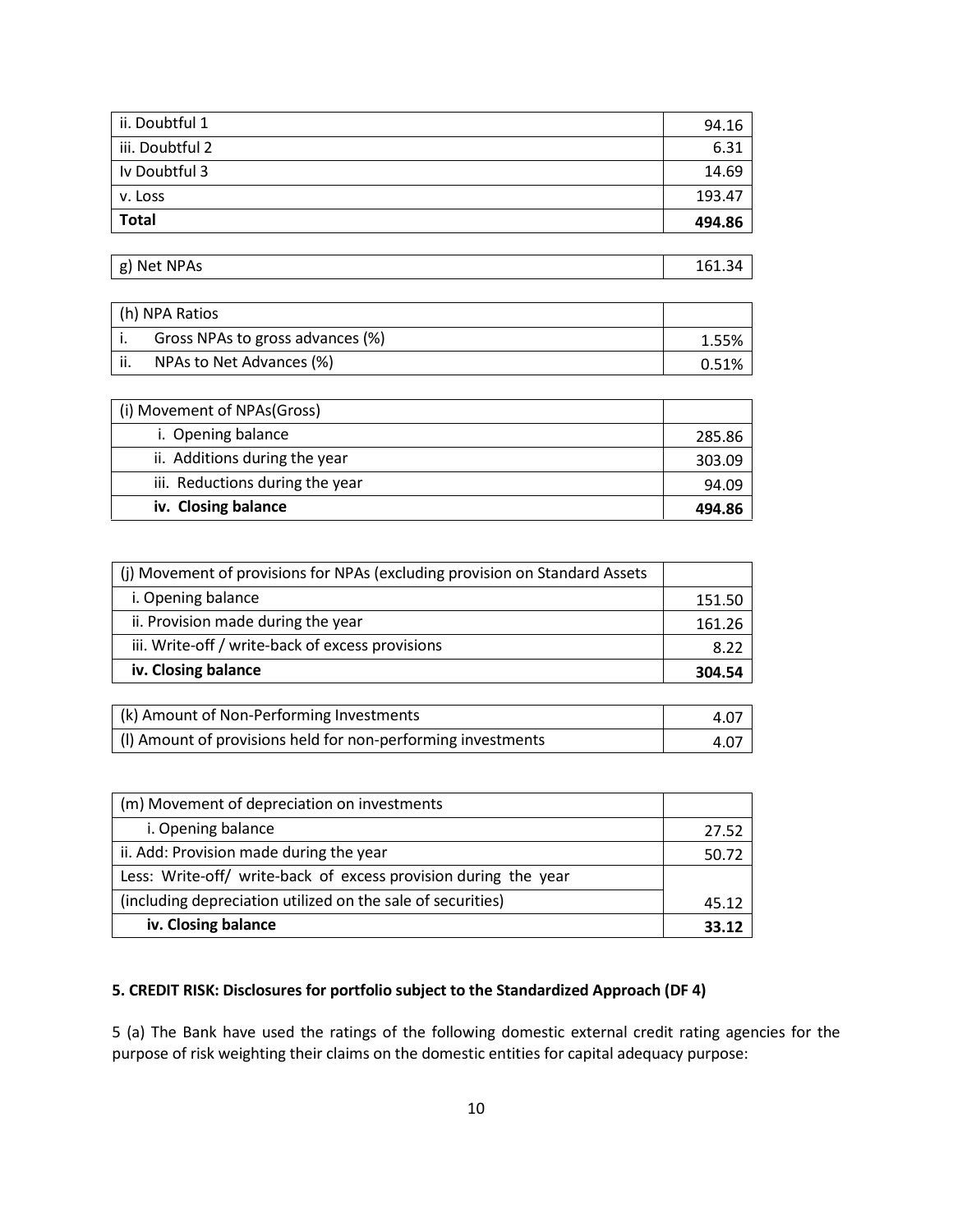i. CRISIL Ltd ii. CARE iii. ICRA Limited iv India Ratings v Brickwork vi SMERA

5 (b) A description of the process used to transfer public issuer ratings onto comparable assets in the banking book:

Bank has used short term ratings for assets with maturity up to one year and long-term ratings for assets maturing after one year as accorded by the approved external credit rating agencies. Bank has not cherry picked ratings. Bank has not used one rating of a CRA (Credit Rating Agency) for one exposure and another CRA's rating for another exposure on the same counterparty unless only one rating is available for a given exposure.

Notwithstanding the repayable on demand condition, cash credit exposures have been subjected to Long-term rating.

If an issuer has a long term external credit rating that warrants RW (Risk Weight) of 150%, all unrated exposures on the same issuer whether long or short is assigned the same 150% RW unless mitigated by recognized Credit Risk Mitigation (CRM) techniques.

Bank has used only solicited rating from the recognized CRAs. In case the issuer has multiple ratings from CRAs, the Bank has a policy of choosing (if there are two ratings) lower rating.

Where RW associated with the rating by a CRA for a specific investment instrument is lower than one corresponding to unrated exposure, but the Bank's exposure is not in that instrument but some other debt, the RW for the rated expos ure has been applied to Bank's unrated exposure provided the latter ranks pari-passu or senior to the specific rated exposure and the maturity of Bank's claim is not later than the rated exposure.

If either the issuer or a single issue has been rated warranting RW equal or higher than unrated claim, a claim on the same issuer which is unrated but ranks pari-passu or junior to the rated exposure has been assigned the same RW as the rated exposure.

No recognition of CRM technique has been taken into account in respect of a rated exposure if that has already been factored by the CRA while carrying out the rating.

For exposure amounts after risk mitigation subject to the standardized approach, amount of a Bank's outstanding (rated and unrated) in the following three major risk buckets as well as those that are deducted as on September 30, 2013 are as follows: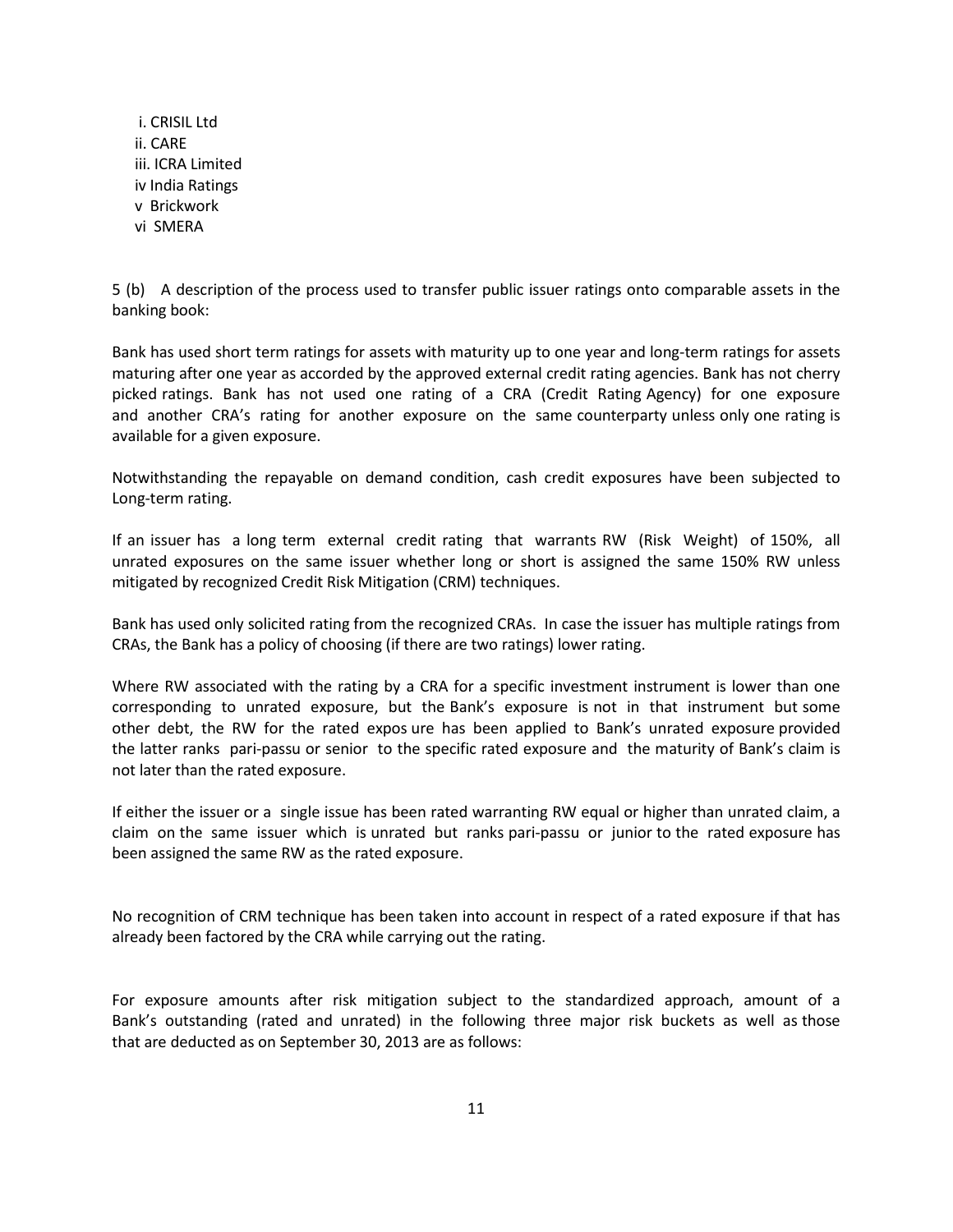|                            |                   | (Rs in crore)  |
|----------------------------|-------------------|----------------|
| Particulars                | <b>Fund Based</b> | Non Fund Based |
| Below 100% risk weight     | 6891.06           | 26.68          |
| 100% risk weight           | 7114.49           | 2492.47        |
| More than 100% risk weight | 5075.02           |                |
| <b>Total</b>               | 19080.57          | 2519.15        |

### 6. CREDIT RISK MITIGATION: Disclosures for Standardized Approach (DF 5)

6 (a) The Bank has adopted Credit Risk Mitigation (CRM) Techniques and Collateral Management (CM) guidelines issued by RBI under Master circular – Prudential guidelines on capital Adequacy and Market Discipline – New Capital Adequacy Framework (NCAF).

The Bank has utilized credit risk mitigation in the case of Bank's own deposits, Kisan Vikas Patra, LIC Policies, National Saving Certificate and gold, wherever the collateral is identifiable, marketable and enforceable and complies with RBI requirements. Sovereign exposures and Sovereign guaranteed exposures are risk weighted as per RBI directives.

The general principles applicable for use of credit risk mitigation techniques are as under:

- i.No transaction in which Credit Risk Mitigation (CRM) techniques are used and has been assigned higher capital requirement than as otherwise identical transaction where such techniques are not used
- ii.The Bank has taken care to see that effects of CRM are not double counted. To ensure this no additional supervisory recognition of CRM for regulatory capital purposes are made available on claims for which an issue-specific rating is used that already reflects that CRM.
- iii.Principal-only ratings will not be allowed within the CRM framework. The rating should cover Principal and interest.

The Bank has, therefore, put in place robust procedures and processes to control these risks, including Strategy, consideration of the underlying credit, valuation, policies and procedures systems, control of Roll-off risks, and management of concentration risk arising from the use of CRM techniques and its Interaction with the Bank's overall credit risk profile.

6 (b) Eligible Financial Collateral:

The following eligible collateral instruments are used for recognition in the comprehensive approach:

i. Cash (as well as certificates of deposit or comparable instruments, including fixed deposit receipts, issued by the lending bank) on deposit with the bank which is incurring the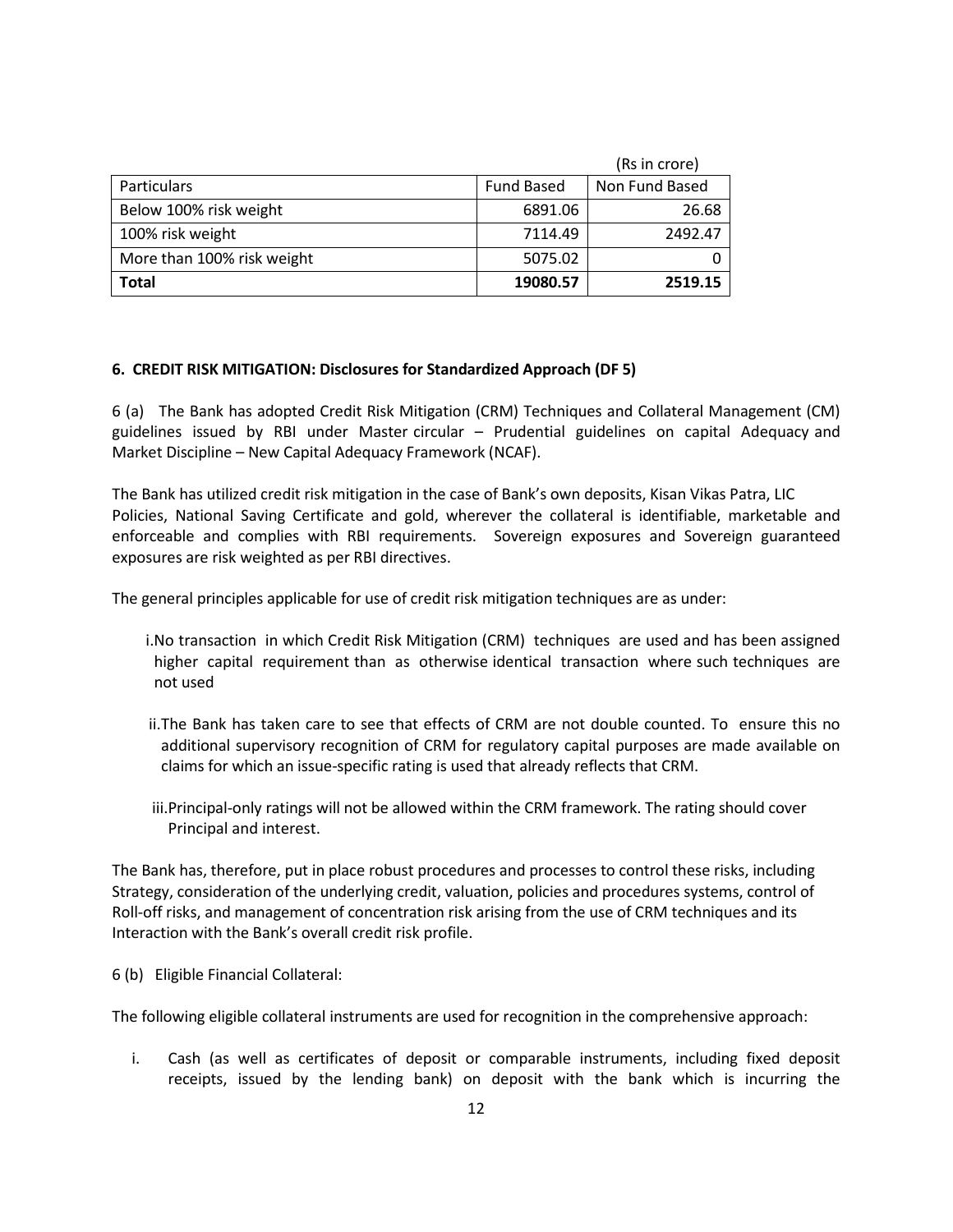counterparty exposure.

- ii. Gold: Gold would include both bullion and jewellery.
- iii. Securities issued by Central and State Governments
- iv. Kisan Vikas Patra and National Savings Certificates
- v. Life insurance policies with a declared surrender value of an insurance company which is regulated by an insurance sector regulator.
- vi. Debt securities rated by a chosen Credit Rating Agency in respect of which the banks should be sufficiently confident about the market liquidity where these are either:
	- a) Attracting 100 per cent or lesser risk weight i.e. rated at least BBB (-), when issued by public sector entities and other entities (including banks and Primary Dealers); or
	- b) Attracting 100 per cent or lesser risk weight i.e. rated at least PR3/ P3/F3/A3 for short- term debt instruments.
- vii) Debt securities not rated by a chosen Credit Rating Agency in respect of which the banks should be sufficiently confident about the market liquidity where these are:
	- a) Issued by a bank
	- b) Listed on a recognized exchange
	- c) Classified as senior debt
	- d) all rated issues of the same seniority by the issuing bank are rated at least BBB(-) or CARE A3/ CRISIL A3/ India Ratings and Research Private Limited (India Ratings) A3/ICRA A3/Brickwork A3/SMERA A3 by a chosen Credit Rating Agency; and
	- e) the bank holding the securities as collateral has no information to suggest that the issue justifies a rating below BBB(-) or CARE A3/ CRISIL A3/ India Ratings and Research Private Limited (India Ratings) A3/ICRA A3/Brickwork A3/SMERA A3 (as applicable) and;
	- f) Banks should be sufficiently confident about the market liquidity of the security
- viii) Units of Mutual Funds regulated by the securities regulator of the jurisdiction of the bank's Operation mutual funds where:

a. Price for the units is publicly quoted daily i.e., where the daily NAV is available in public domain; and

b. Mutual fund is limited to investing in the instruments listed in this paragraph.

6(c) Total exposure covered by guarantees/credit derivatives - Nil

# 7. SECURITIZATION EXPOSURES (DF 6)

As per RBI guidelines on Securitization exposure, investments by banks in securitized assets, representing loans to various categories of priority sector, except 'others' category, are eligible for classification under respective categories of priority sector lending (PSL) depending on the underlying assets.

As on September 30, 2013 the Bank does not have any securitization exposure as originator.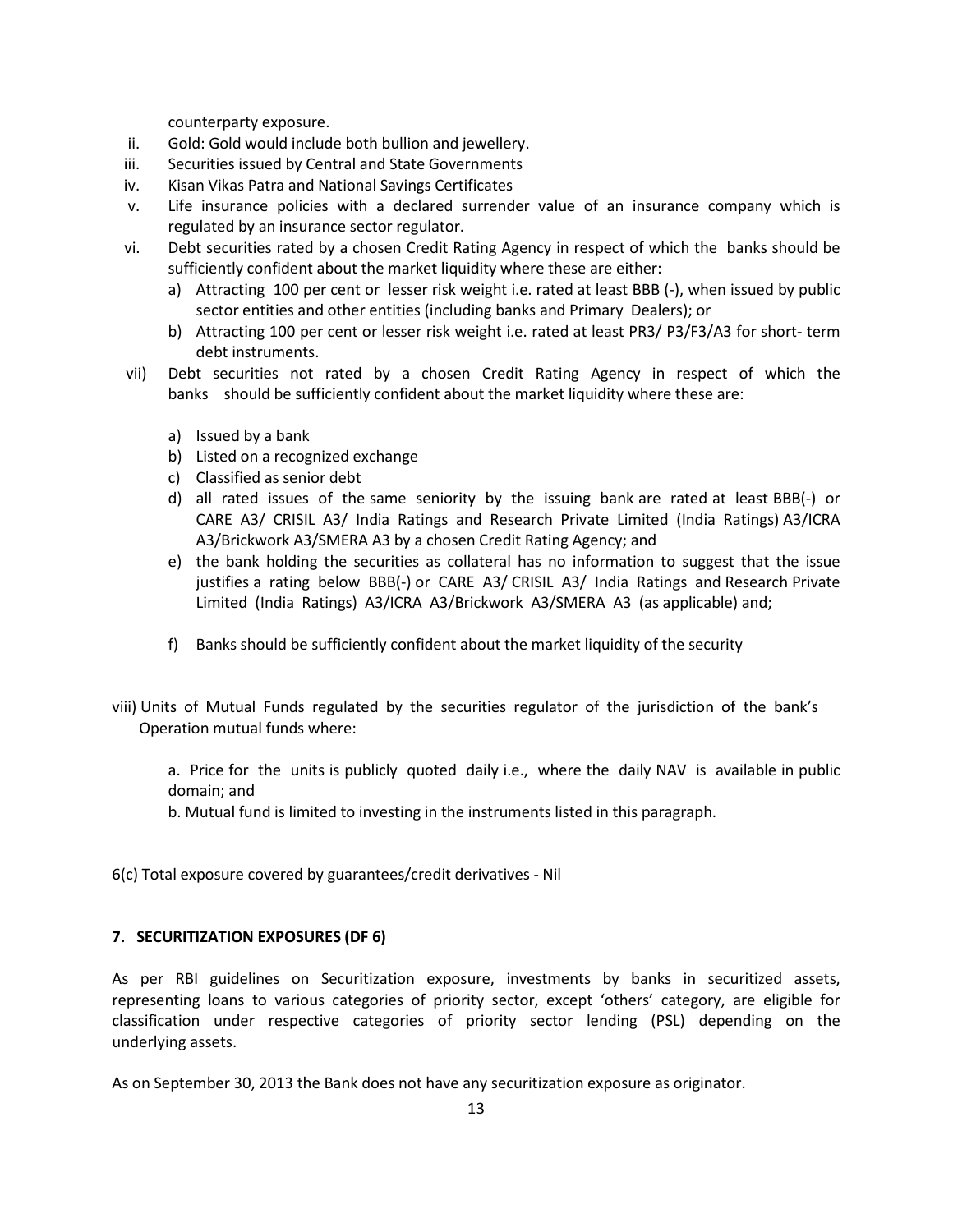### 8. MARKET RISK IN TRADING BOOK ( DF 7)

Market risk refers to the uncertainty of future earnings resulting from changes in interest rates, foreign exchange rates, market prices and volatilities. The Bank assumes market risk in its lending and deposit taking businesses and in its investment activities, including position taking and trading. The market risk is managed in accordance with the investment policies, which are approved by the Board. These policies ensure that operations in securities, foreign exchange and derivatives are conducted in accordance with sound and acceptable business practices and are as per the extant regulatory guidelines, laws governing transactions in financial securities and the financial environment. Market Risk in Trading Book is assessed as per the Standardized Duration approach. The capital charge for Held for Trading (HFT) and Available for Sale (AFS) portfolios is computed as per Reserve Bank of India prudential guidelines.

Market risk management objectives:

The objectives of market risk management are as follows:

- Management of liquidity
- Management of interest rate risk and exchange rate risk.
- Proper classification and valuation of investment portfolio
- Adequate and proper reporting of investments and derivative products
- Compliance with regulatory requirements

Structure and organization of the market risk management function:

The Board, through Risk Management Committee, approves the policies with regard to identification, measurement and control of market risks (Interest Rate Risk and Foreign Exchange Risk) and Liquidity Risk.

#### Strategies and processes:

To comply with the regulatory guidelines and to have independent control groups there is clear Functional separation of:

- Trading (Front office)
- Monitoring and control (Middle office) and
- Settlements (Back office)

The strategy/guidelines for controlling market risk include:

- Direct involvement of experienced line management
- Stringent controls and limits
- Strict segregation of front, middle and back office duties
- Comprehensive periodical reporting of positions
- Regular independent reviews of all controls and limits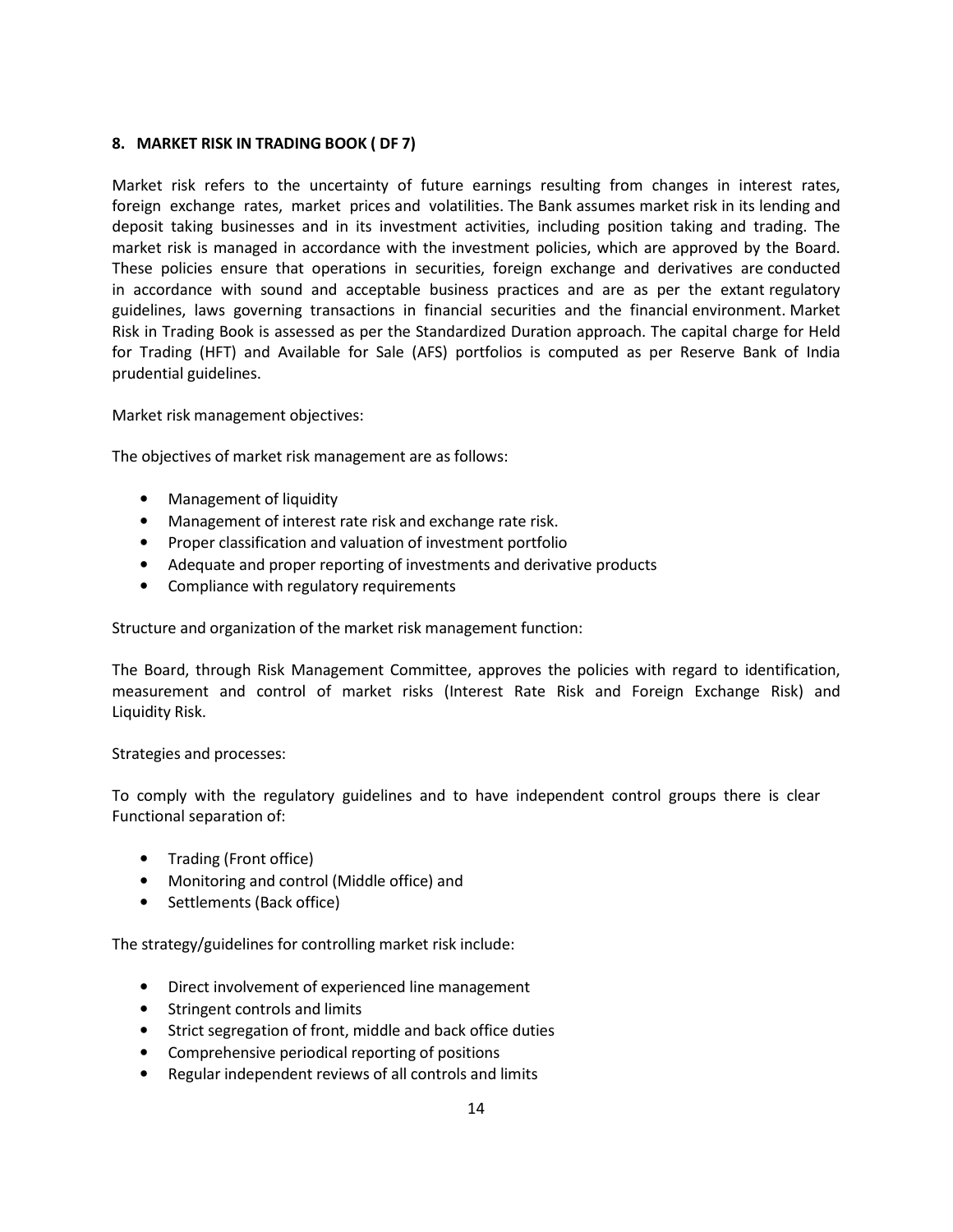• Rigorous testing and auditing of all pricing, trading and risk management

The scope and nature of risk reporting and measurement systems:

Reporting - The Bank periodically reports on the various investments and their related risk measures to the senior management and the committees of the Board. The Bank also periodically reports to its regulator in compliance with regulatory requirements.

Measurement - The Bank has devised various risk metrics for measuring market risk. These are reported to Asset Liability Management Committee. Some of the risk metrics adopted by the Bank for monitoring its risks are Value-at-Risk, Earnings at Risk, Modified Duration, Stop Loss limits amongst others.

| Particulars As on September 30, 2013   | (Rs in crore) |
|----------------------------------------|---------------|
| Capital requirements for market risk   |               |
| <b>Interest Rate Risk</b>              | 115.34        |
| Foreign Exchange Risk (Including gold) | 4.5           |
| <b>Equity Risk</b>                     | 40.51         |
| Capital requirement for Market Risk    | 160.35        |

# 9. OPERATIONAL RISK (DF 8)

Operational risk is defined as the risk of loss resulting from inadequate or failed internal processes, people and systems or from external events. Operational risk includes legal risk but excludes strategic and reputational risk.

The Bank has put in place a Board approved Operational Risk Management Policy which outlines overall framework for management of Operational Risk. The Bank is putting a robust system of reporting Operational Risk events across various units through identified Risk Officers, who will be adequate training to identify and report such events as and when they occur. The Bank also collects qualitative data on self assessment of operational risk faced by various units through Risk Control Self Assessment (RCSA) exercise.

The Bank manages Operational Risk by way of adopting best practices in processes as well as Products. Utmost importance is given on communication and understanding of processes at transactional level and compliance to same are monitored through effective internal audits.

The Bank understands the criticality of business continuity in the event of any undesirable/ unforeseen incident and has put in place an exhaustive Business Continuity Plan (BCP) in place which is subject to periodic drills. The Bank has robust Information Technology set up with Disaster Recovery (DR) site for critical functions and backups. Further there is a strict adherence to Information Security Policy across the Bank.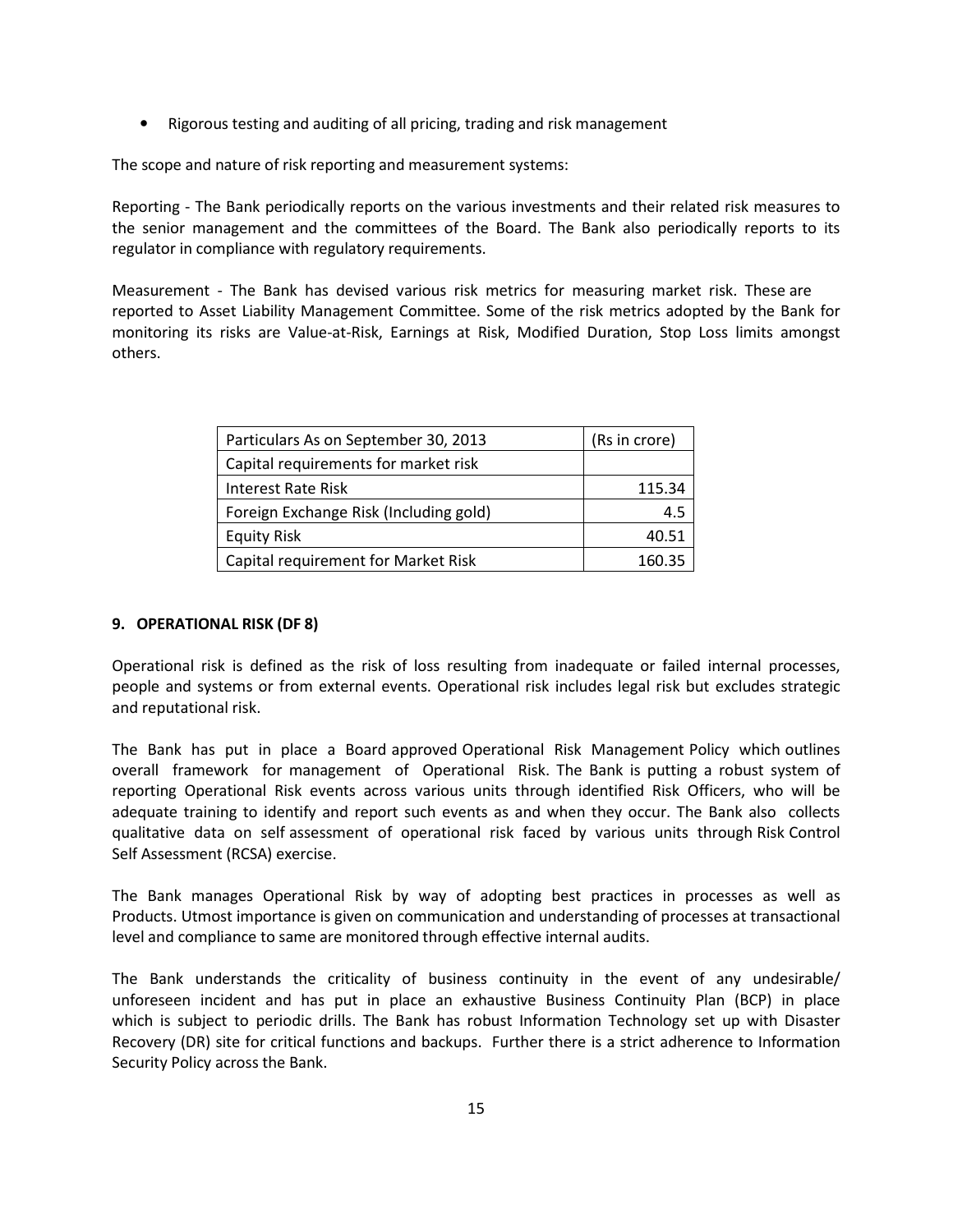As per the mandate from RBI, the Bank is following the Basic Indicator Approach (BIA) for Assessment of Operational Risk Capital. The Bank has taken quantitative and qualitative steps in view of moving towards advanced approaches as prescribed by RBI.

Capital requirement for operational risk as per Basic Indicator Approach (BIA) as on September 30, 2013 is Rs 193.09 crores.

#### 10. INTEREST RATE RISK IN BANKING BOOK (DF 9)

Interest Rate Risk in the Banking Book (IRRBB):

Interest rate risk is the potential change in Net Interest Income (NII) or Economic Value of Equity (Balance Sheet impact), caused by unexpected changes in market interest rates. Since NII or Net Interest Margin (NIM) of Bank is dependent on the movements of interest rates, any mismatches or gaps in the cash-flows on re-pricing dates exposes Bank's NII or NIM to interest rate risk. Interest Rate Risk in Banking Book results from an unavoidable position or gap arising from Bank's normal day to day business by holding assets and liabilities in different maturities and different re-pricing dates.

Risk management framework and monitoring:

The Board of the Bank, through Asset liability Management Committee , has overall responsibility for management of risks and it sets limits and policies for management of liquidity risk, market risk including foreign exchange, interest rate and equity risk. The Asset Liability Management Committee (ALCO), a strategic decision making body constituted by Board, headed by Chief Operating Officer and comprising of senior executives of the Bank is responsible for deciding the mix and maturity profile of the assets and liabilities, recommendation of risk policies, setting up of prudential limits to manage the risks and ensuring compliance with the limits set by the Board. The ALM policy of the Bank includes the prudential limits on interest rate risk, liquidity risk, foreign exchange risk and equity risk.

Risk Management Department is responsible for monitoring the limits laid down in the ALM Policy through various reports.

Risk measurement and reporting framework:

As a part of its regular activities, ALCO manages the impact of the interest rate risk in banking book, through various limits, reports and tools such as interest rate sensitive gaps, Earnings at risk analysis, duration gap analysis, stress testing, etc. detailed as follows:

Interest rate sensitivity gap:

The interest rate gap risk, at any given date, is the risk arising from the mismatches in the assets & liabilities over the different time intervals. These mismatches or gaps are arrived at after matching rate sensitive assets and rate sensitive liabilities in the particular time bucket taking into account all assets and liabilities (including off Balance Sheet exposure). The rate sensitive assets and liabilities are grouped in the buckets as per the residual maturity or re-pricing date, whichever is earlier and is reported on monthly basis. The gap indicates whether net interest income is positively or negatively impacted by a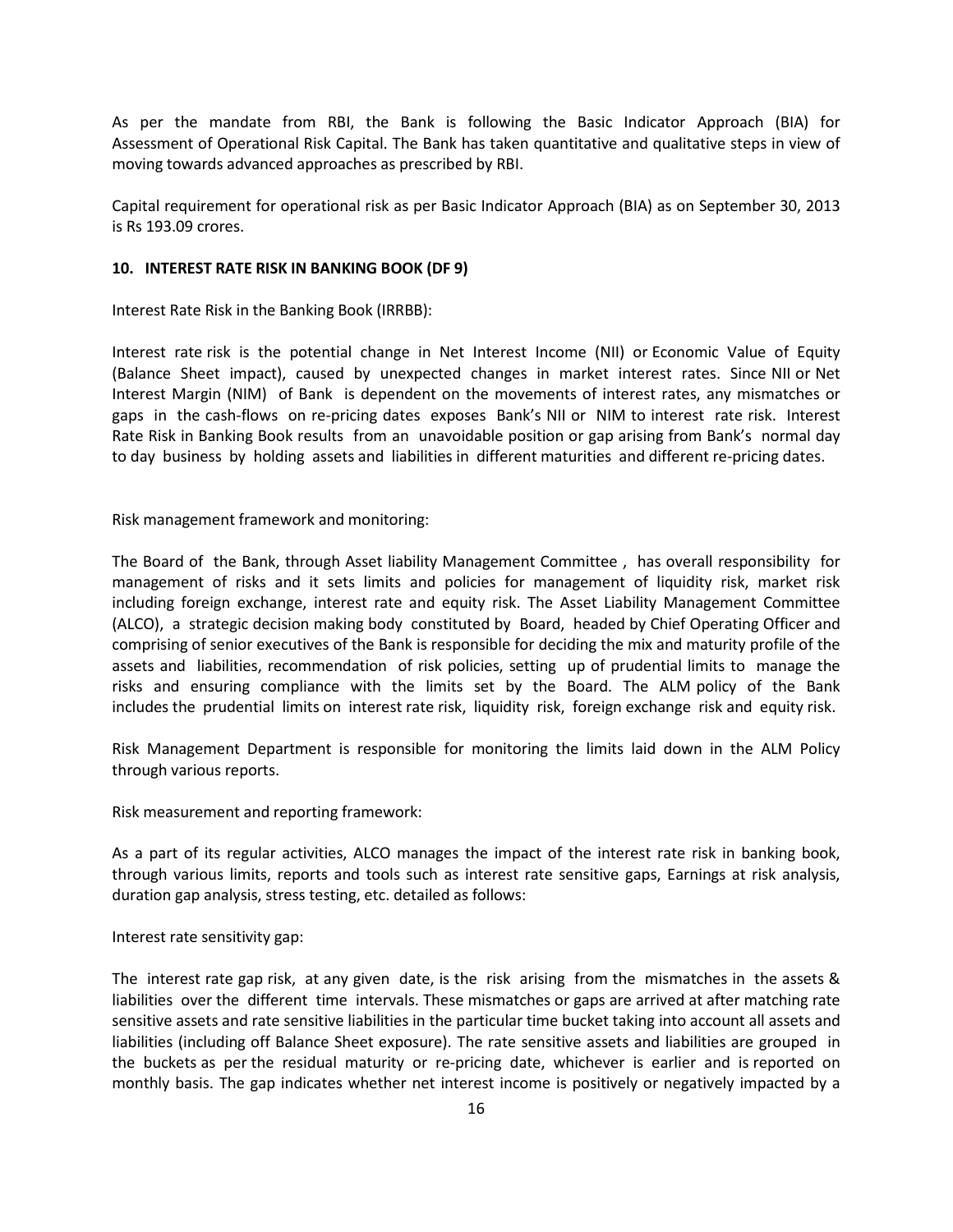change in interest rates and the magnitude of the gap approximates the change in net interest income for any given interest rate shift. Limits are fixed on individual gaps.

Earnings at Risk Analysis (EaR):

The gaps in the report indicates whether the Bank is in a position to benefit from rising interest rates by having a positive gap (RSA > RSL) or whether it is in a position to benefit from declining interest rates by a negative gap (RSL >RSA). The Bank monitors the Earnings at Risk on NII for 2% change in interest rates on the open periodic gaps.

### Stress testing:

The Bank measures the impact on NIM/ EAR after taking into account various possible movement in Interest rates across tenor and impact on the earnings is calculated for each of these scenarios.

### Duration gap analysis:

Movement in the interest rates also have a long-term impact on the market value of equity of the Bank, as the economic value of the Bank's assets, liabilities and off-Balance Sheet positions get affected. Duration is a measure of interest rate sensitivity of assets, liabilities and also equity. It may be defined as the percentage change in the market value of an asset or liability (or equity) for a given change in interest rates. Thus Duration Gap Analys is measures by how much the market value of equity of a firm would change for the possible change in the interest rates.

The following tables show the impact on NII and economic value of equity for a given change in the interest rates. The impact is calculated assuming parallel shifts in the yield curve across all time buckets.

# i) Impact on NII:

Changes in interest rates (in bps)

| (Rs in crore) |       |       |
|---------------|-------|-------|
| Currency      | 100   | 200   |
| <b>INR</b>    | 63.81 | 27.62 |

# ii) Impact on economic value of equity:

Changes in interest rates (in bps)

|            | ' Rs in crore) |        |  |
|------------|----------------|--------|--|
| Currency   | 100            | 200    |  |
| <b>INR</b> | 181.10         | 362.20 |  |

\* No major exposure in foreign currencies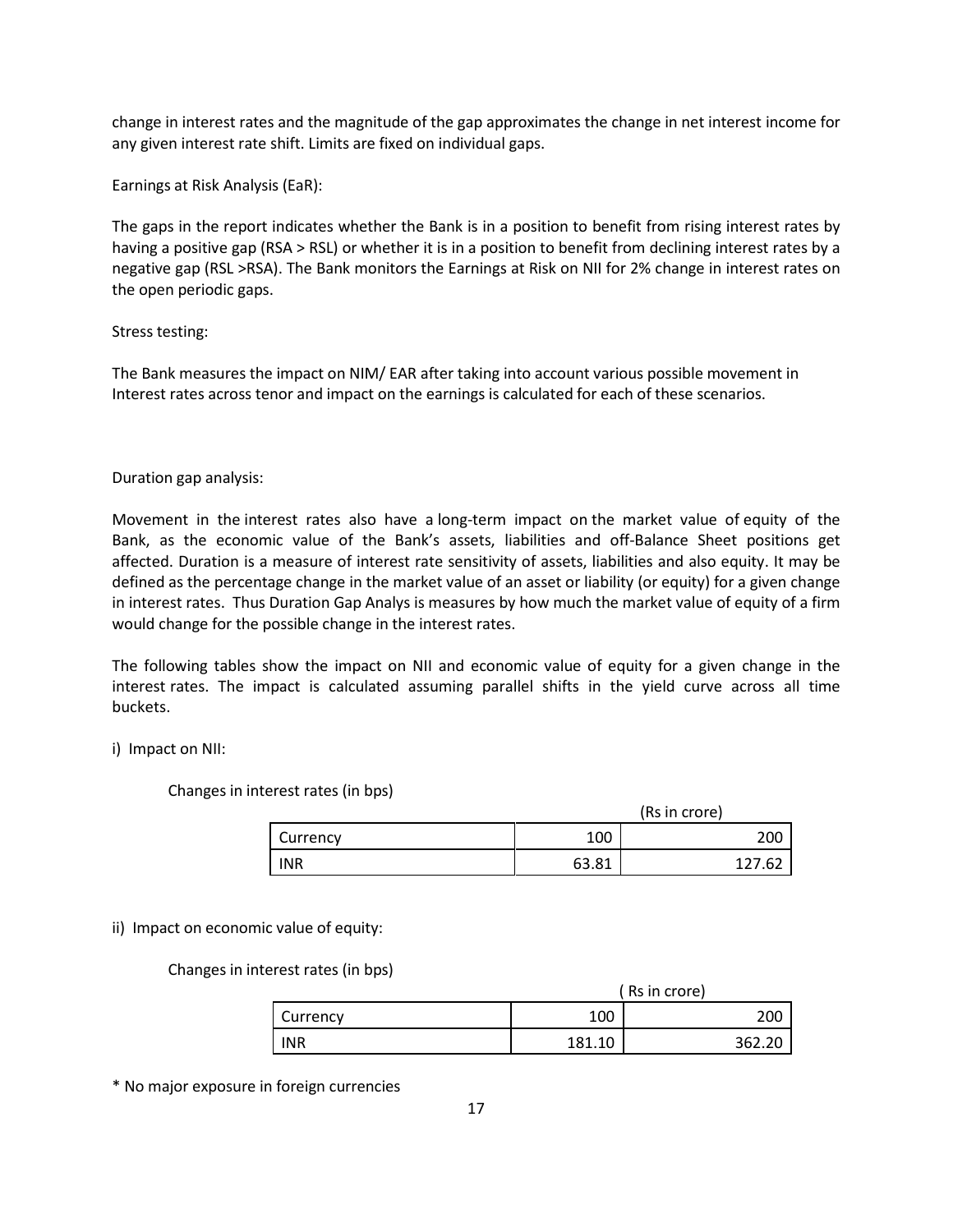#### 11. General disclosures for exposures related to counter party credit risk (DF 10)

#### Counterparty exposure

Counterparty credit risk in case of derivative contracts arises from the forward contracts. The Subsequent credit risk exposures depend on the value of underlying market factors (e.g., interest rates and foreign exchange rates), which can be volatile and uncertain in nature. The Bank does not enter into derivative transactions other than forward transactions. Credit limits

The credit limit for counterparty bank is fixed based on their financial performance as per the latest audited financials. Various financial parameters such as NPA ratios, liquidity ratios, etc are taken into consideration while assigning the limit. Credit exposure is monitored to ensure it does not exceed the approved credit limit.

### Credit exposures on forward contracts

The Bank enters into the forward contracts in the normal course of business for positioning and arbitrage purposes, as well as for our own risk management needs, including mitigation of interest rate and foreign currency risk. Derivative exposures are calculated according to the current exposures method.

Credit exposure as on September 30, 2013 (Rs in crore)

|                   | <b>Notional</b> | positive<br>Gross      | fair   Potential Future | Credit<br>Total |
|-------------------|-----------------|------------------------|-------------------------|-----------------|
|                   | Amount          | value of the contracts | Exposure                | Exposure        |
| Forward contracts | 7682.00         | 2918.40                | 58.40                   | 2976.80         |

# 12. Composition of Capital (DF 11)

(Rs in crore)

| <b>Common Equity Tier 1 capital: instruments and reserves</b> |                                                                                                                         |         | <b>Ref No</b> |
|---------------------------------------------------------------|-------------------------------------------------------------------------------------------------------------------------|---------|---------------|
| 1                                                             | Directly issued qualifying common share capital plus related stock<br>surplus (share premium)                           | 660.32  |               |
| 2                                                             | Retained earnings                                                                                                       |         |               |
| 3                                                             | Accumulated other comprehensive income (and other reserves)                                                             | 2417.10 |               |
| $\boldsymbol{\varLambda}$                                     | Directly issued capital subject to phase out from CET1 (only applicable to non-<br>joint stock companies <sup>1</sup> ) |         |               |
| 5                                                             | Common share capital issued by subsidiaries and held by third parties                                                   |         |               |
| 6                                                             | <b>Common Equity Tier 1 capital before regulatory adjustments</b>                                                       | 3077.42 |               |
| <b>Common Equity Tier 1 capital: regulatory adjustments</b>   |                                                                                                                         |         |               |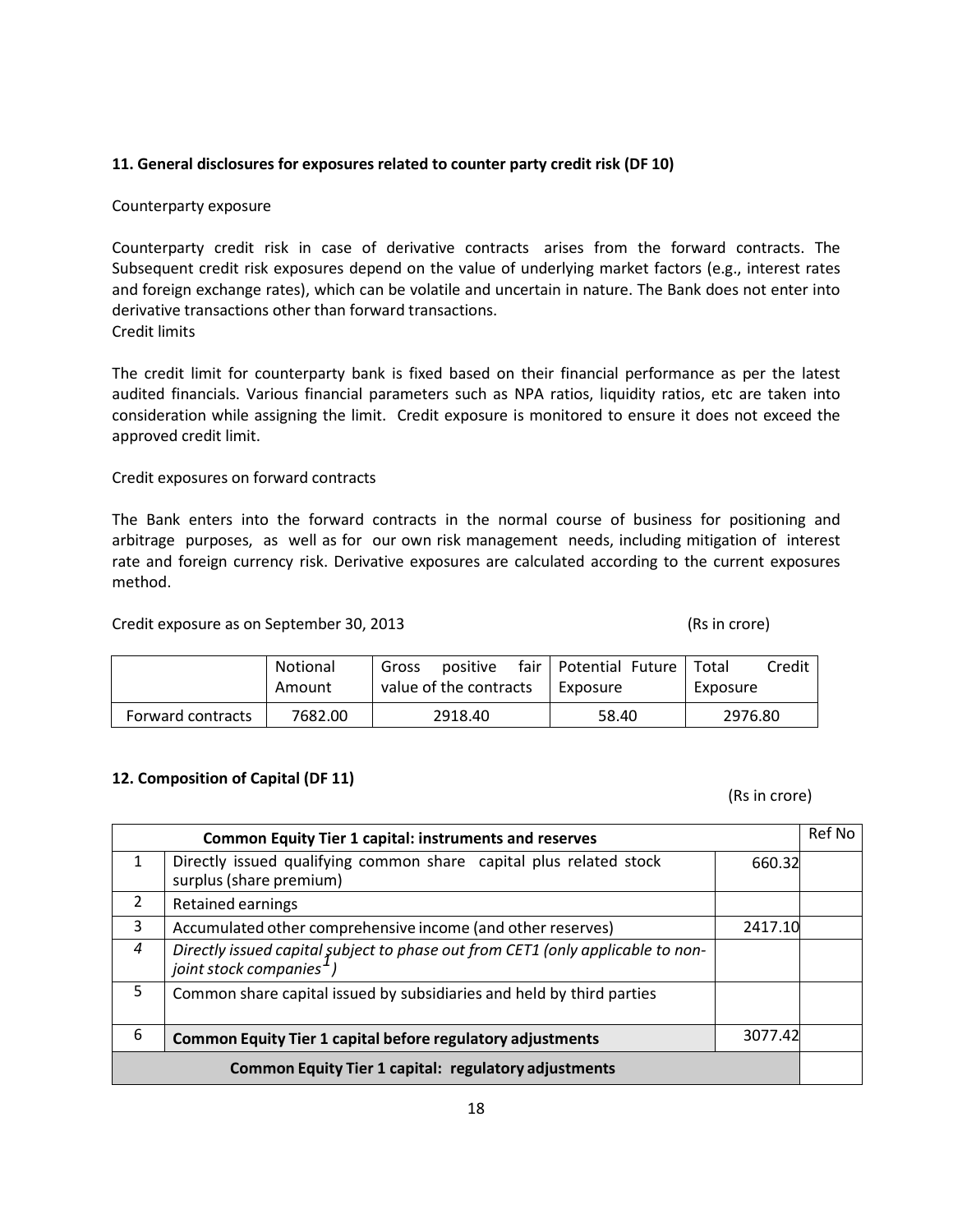| 7               | Prudential valuation adjustments                                                                                                                                                                                    |         |  |
|-----------------|---------------------------------------------------------------------------------------------------------------------------------------------------------------------------------------------------------------------|---------|--|
| 8               | Goodwill (net of related tax liability)                                                                                                                                                                             |         |  |
| 9               | Intangibles (net of related tax liability)                                                                                                                                                                          |         |  |
| 10              | Deferred tax assets <sup>2</sup>                                                                                                                                                                                    | 4.78    |  |
| 11              | Cash-flow hedge reserve                                                                                                                                                                                             |         |  |
| 12              | Shortfall of provisions to expected losses                                                                                                                                                                          |         |  |
| 13              | Securitisation gain on sale                                                                                                                                                                                         |         |  |
| 14              | Gains and losses due to changes in own credit risk on fair valued<br>liabilities                                                                                                                                    |         |  |
| 15              | Defined-benefit pension fund net assets                                                                                                                                                                             |         |  |
| 16              | Investments in own shares (if not already netted off paid-up capital on<br>reported balance sheet)                                                                                                                  |         |  |
| 17              | Reciprocal cross-holdings in common equity                                                                                                                                                                          | 8.01    |  |
| 18              | Investments in the capital of banking, financial and insurance entities that<br>are outside the scope of regulatory consolidation, net of eligible                                                                  |         |  |
|                 | short positions, where the bank does not own more than 10% of the                                                                                                                                                   |         |  |
| 19              | Significant investments in the common stock of banking, financial and<br>insurance entities that are outside the scope of regulatory consolidation, net<br>of eligible short positions (amount above 10% threshold) |         |  |
| 20              | Mortgage servicing rights <sup>4</sup> (amount above 10% threshold)                                                                                                                                                 |         |  |
| 21              | Deferred tax assets arising from temporary differences <sup>5</sup><br>(amount<br>above 10% threshold, net of related tax liability)                                                                                |         |  |
| 22              | Amount exceeding the 15% threshold <sup>6</sup>                                                                                                                                                                     |         |  |
| 23              | of which: significant investments in the common stock of<br>financial entities                                                                                                                                      |         |  |
| 24              | of which: mortgage servicing rights                                                                                                                                                                                 |         |  |
| 25              | of which: deferred tax assets arising from temporary differences                                                                                                                                                    |         |  |
| 26              | National specific regulatory adjustments <sup>1</sup> (26a+26b+26c+26d)                                                                                                                                             | 21.66   |  |
| 26a             | of which: Investments in the equity capital of unconsolidated<br>insurance subsidiaries                                                                                                                             |         |  |
| 26 <sub>b</sub> | of which: Investments in the equity capital of unconsolidated non-<br>financial subsidiaries <sup>8</sup>                                                                                                           |         |  |
| 26c             | of which: Shortfall in the equity capital of majority owned financial<br>entities which have not been consolidated with the bank <sup>5</sup>                                                                       |         |  |
| 26d             | of which: Unamortised pension funds expenditures                                                                                                                                                                    | 21.66   |  |
| 27              | Regulatory adjustments applied to Common Equity Tier 1 due to<br>insufficient Additional Tier 1 and Tier 2 to cover deductions                                                                                      | 47.04   |  |
| 28              | Total regulatory adjustments to Common equity Tier 1                                                                                                                                                                | 81.49   |  |
| 29              | <b>Common Equity Tier 1 capital (CET1)</b>                                                                                                                                                                          | 2995.93 |  |
|                 | <b>Additional Tier 1 capital: instruments</b>                                                                                                                                                                       |         |  |
| 30              | Directly issued qualifying Additional Tier 1 instruments plus related stock<br>surplus (share premium) (31+32)                                                                                                      |         |  |
| 31              | of which: classified as equity under applicable accounting standards                                                                                                                                                |         |  |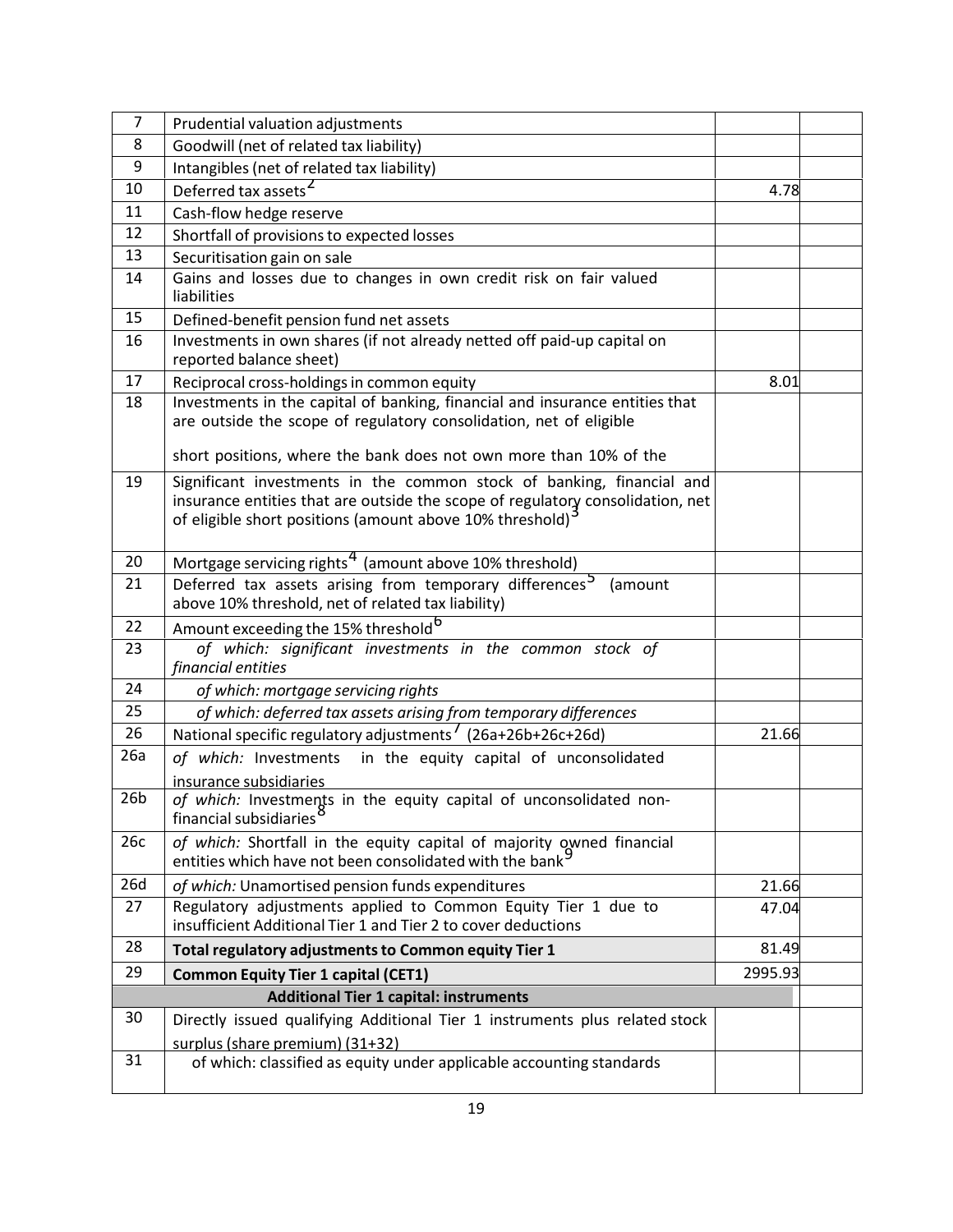| 32              | of which: classified as liabilities under applicable accounting                                                                                       |         |  |
|-----------------|-------------------------------------------------------------------------------------------------------------------------------------------------------|---------|--|
|                 | standards (Perpetual debt Instruments)                                                                                                                |         |  |
| 33              | Directly issued capital instruments subject to phase out from                                                                                         |         |  |
| 34              | Additional Tier 1 instruments (and CET1 instruments not included in row 5)                                                                            |         |  |
|                 | issued by subsidiaries and held by third parties (amount allowed in<br>group AT1)                                                                     |         |  |
| 35              | of which: instruments issued by subsidiaries subject to phase out                                                                                     |         |  |
| 36              | Additional Tier 1 capital before regulatory adjustments                                                                                               |         |  |
|                 | Additional Tier 1 capital: regulatory adjustments                                                                                                     |         |  |
| 37              | Investments in own Additional Tier 1 instruments                                                                                                      |         |  |
| 38              | Reciprocal cross-holdings in Additional Tier 1 instruments                                                                                            |         |  |
| 39              | Investments in the capital of banking, financial and insurance entities that                                                                          |         |  |
|                 | are outside the scope of regulatory consolidation, net of eligible short<br>positions, where the bank does not own more than 10% of the issued        |         |  |
|                 | common share capital of the entity (amount above 10% threshold)                                                                                       |         |  |
|                 |                                                                                                                                                       |         |  |
| 40              | Significant investments in the capital of banking, financial and insurance<br>entities that are outside the scope of regulatory consolidation (net of |         |  |
|                 | eligible short positions)                                                                                                                             |         |  |
| 41              | National specific regulatory adjustments (41a+41b)                                                                                                    |         |  |
| 41a             | of which: Investments in the Additional Tier 1 capital of                                                                                             |         |  |
|                 | unconsolidated insurance subsidiaries                                                                                                                 |         |  |
| 41 <sub>b</sub> | of which: Shortfall in the Additional Tier 1 capital of majority owned                                                                                |         |  |
|                 | financial entities which have not been consolidated with the bank                                                                                     |         |  |
| 42              | Regulatory adjustments applied to Additional Tier 1 due to insufficient                                                                               |         |  |
| 43              | Total regulatory adjustments to Additional Tier 1 capital                                                                                             |         |  |
| 44              | <b>Additional Tier 1 capital (AT1)</b>                                                                                                                |         |  |
| 44a             | Additional Tier 1 capital reckoned for capital adequacy $^{11}$                                                                                       |         |  |
| 45              | Tier 1 capital (T1 = CET1 + Admissible AT1) (29 + 44a)                                                                                                | 2995.93 |  |
|                 | Tier 2 capital: instruments and provisions                                                                                                            |         |  |
| 46              | Directly issued qualifying Tier 2 instruments plus related stock surplus                                                                              | 150.00  |  |
| 47              | Directly issued capital instruments subject to phase out from Tier 2                                                                                  |         |  |
| 48              | Tier 2 instruments (and CET1 and AT1 instruments not included in rows 5 or                                                                            |         |  |
|                 | 34) issued by subsidiaries and held by third parties (amount allowed in group                                                                         |         |  |
| 49              | Tier 2)                                                                                                                                               |         |  |
|                 | of which: instruments issued by subsidiaries subject to phase out                                                                                     |         |  |
| 50              | Provisions                                                                                                                                            | 176.70  |  |
| 51              | Tier 2 capital before regulatory adjustments                                                                                                          | 326.70  |  |
|                 | Tier 2 capital: regulatory adjustments                                                                                                                |         |  |
| 52              | Investments in own Tier 2 instruments                                                                                                                 |         |  |
| 53              | Reciprocal cross-holdings in Tier 2 instruments                                                                                                       | 10.00   |  |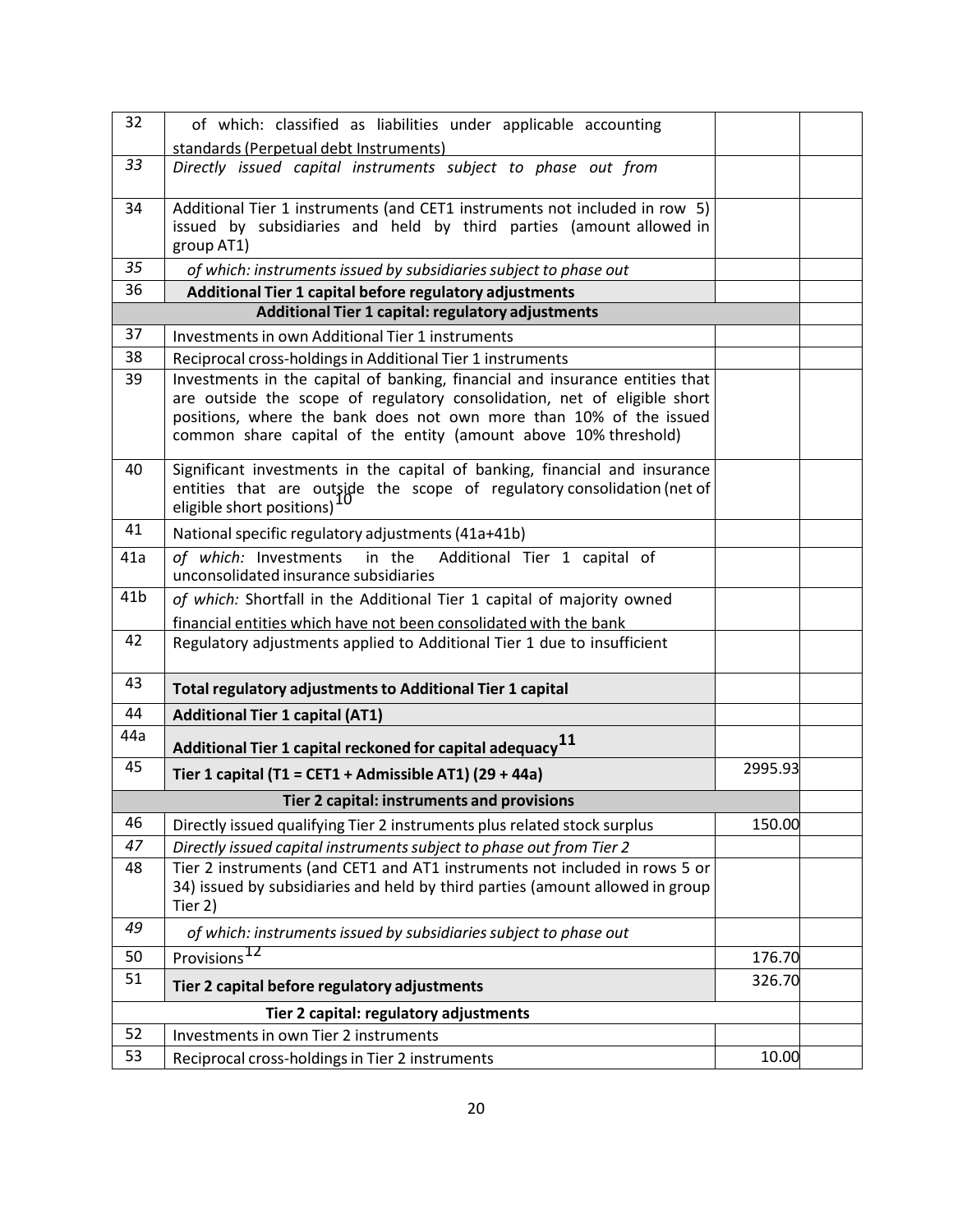| 54  | Investments in the capital of banking, financial and insurance entities that<br>are outside the scope of regulatory consolidation, net of eligible short<br>positions, where the bank does not own more than 10% of the issued<br>common share capital of the entity (amount above the 10% threshold) |                      |         |
|-----|-------------------------------------------------------------------------------------------------------------------------------------------------------------------------------------------------------------------------------------------------------------------------------------------------------|----------------------|---------|
| 55  | investments <sup>15</sup><br>Significant<br>in the capital<br>banking,<br>financial<br>and<br>regulatory<br>insurance<br>entities<br>that<br>outside<br>the<br>of<br>are<br>scope<br>consolidation (net of eligible short positions)                                                                  |                      |         |
| 56  | National specific regulatory adjustments (56a+56b)                                                                                                                                                                                                                                                    |                      |         |
| 56a | of which: Investments in the Tier 2 capital of unconsolidated<br>insurance subsidiaries                                                                                                                                                                                                               |                      |         |
| 56b | of which: Shortfall in the Tier 2 capital of majority owned financial                                                                                                                                                                                                                                 |                      |         |
|     | entities which have not been consolidated with the bank                                                                                                                                                                                                                                               |                      |         |
| 57  | Total regulatory adjustments to Tier 2 capital                                                                                                                                                                                                                                                        | 52.00                |         |
| 58  | Tier 2 capital (T2)                                                                                                                                                                                                                                                                                   | 274.70               |         |
| 58a | Tier 2 capital reckoned for capital adequacy <sup>14</sup>                                                                                                                                                                                                                                            | 274.70               |         |
| 58b | Excess Additional Tier 1 capital reckoned as Tier 2 capital                                                                                                                                                                                                                                           |                      |         |
| 58c | Total Tier 2 capital admissible for capital adequacy (58a + 58b)                                                                                                                                                                                                                                      | 274.70               |         |
| 59  | Total capital (TC = T1 + Admissible T2) (45 + 58c)                                                                                                                                                                                                                                                    | 3270.63              |         |
| 60  | Total risk weighted assets (60a + 60b + 60c)                                                                                                                                                                                                                                                          |                      |         |
| 60a | of which: total credit risk weighted assets                                                                                                                                                                                                                                                           | 25527.00<br>21599.73 |         |
| 60b | of which: total market risk weighted assets                                                                                                                                                                                                                                                           |                      | 1781.72 |
| 60c | of which: total operational risk weighted assets                                                                                                                                                                                                                                                      |                      |         |
|     | <b>Capital ratios and buffers</b>                                                                                                                                                                                                                                                                     | 2145.55              |         |
| 61  | Common Equity Tier 1 (as a percentage of risk weighted assets)                                                                                                                                                                                                                                        | 11.74%               |         |
| 62  | Tier 1 (as a percentage of risk weighted assets)                                                                                                                                                                                                                                                      | 11.74%               |         |
| 63  | Total capital (as a percentage of risk weighted assets)                                                                                                                                                                                                                                               | 12.81%               |         |
| 64  | Institution specific buffer requirement (minimum CET1 requirement plus<br>capital conservation plus countercyclical buffer requirements plus                                                                                                                                                          | 5.5%                 |         |
|     | G-SIB buffer requirement, expressed as a percentage of risk weighted assets)                                                                                                                                                                                                                          |                      |         |
| 65  | of which: capital conservation buffer requirement                                                                                                                                                                                                                                                     |                      |         |
| 66  | of which: bank specific countercyclical buffer requirement                                                                                                                                                                                                                                            |                      |         |
| 67  | of which: G-SIB buffer requirement                                                                                                                                                                                                                                                                    |                      |         |
| 68  | Common Equity Tier 1 available to meet buffers (as a percentage of risk                                                                                                                                                                                                                               |                      | 6.24%   |
|     | weighted assets)                                                                                                                                                                                                                                                                                      |                      |         |
|     | <b>National minima (if different from Basel III)</b>                                                                                                                                                                                                                                                  |                      |         |
| 69  | National Common Equity Tier 1 minimum ratio (if different from Basel                                                                                                                                                                                                                                  | 5.5%                 |         |
| 70  | National Tier 1 minimum ratio (if different from Basel III minimum)                                                                                                                                                                                                                                   | 7%                   |         |
| 71  | National total capital minimum ratio (if different from Basel III                                                                                                                                                                                                                                     | 9%                   |         |
|     | Amounts below the thresholds for deduction (before risk weighting)                                                                                                                                                                                                                                    |                      |         |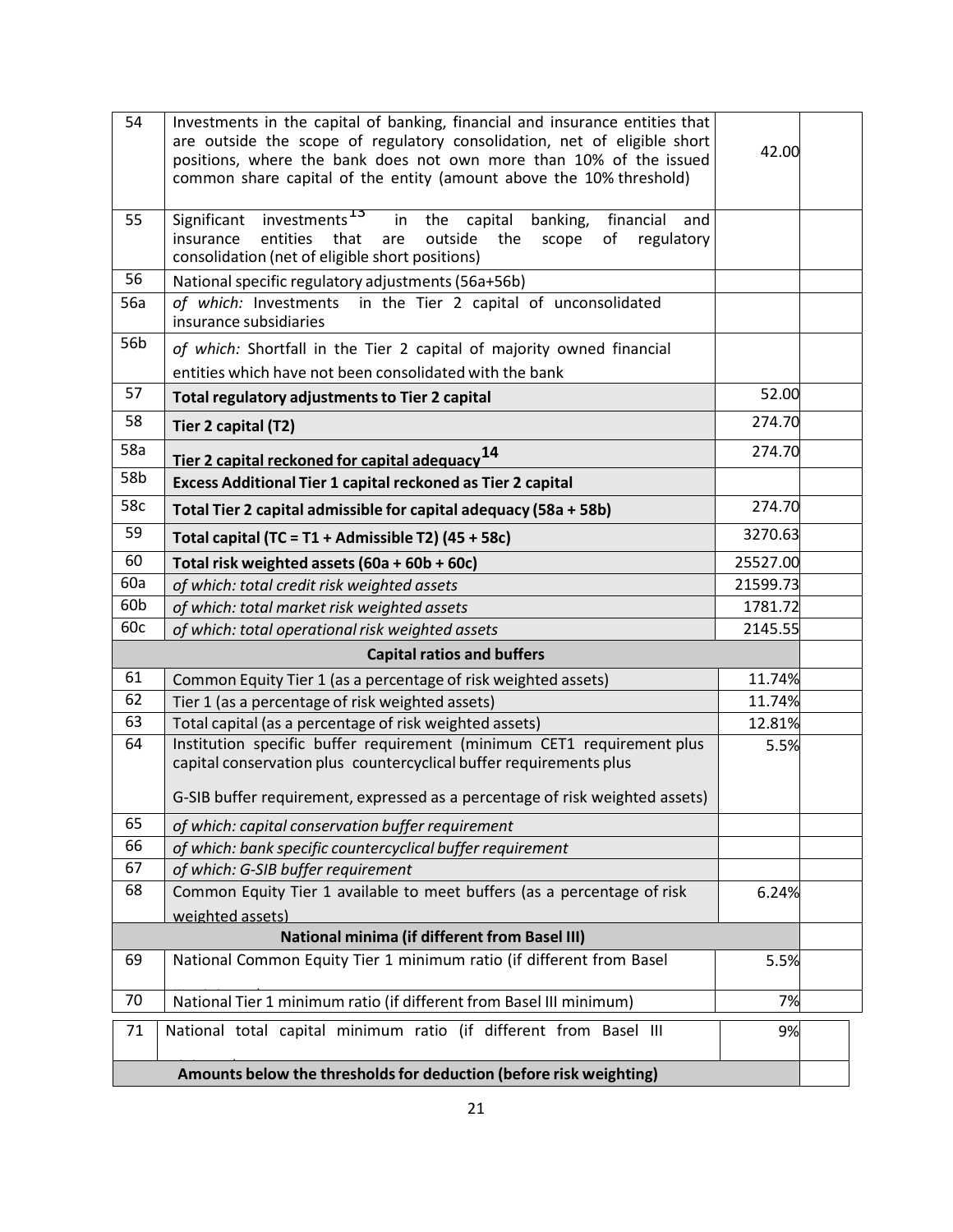| 72 | Non-significant investments in the capital of other financial entities                                                                          |        |  |
|----|-------------------------------------------------------------------------------------------------------------------------------------------------|--------|--|
| 73 | Significant investments in the common stock of financial entities                                                                               |        |  |
| 74 | Mortgage servicing rights (net of related tax liability)                                                                                        |        |  |
| 75 | Deferred tax assets arising from temporary differences (net of related tax<br>liability)                                                        |        |  |
|    | Applicable caps on the inclusion of provisions in Tier 2                                                                                        |        |  |
| 76 | Provisions eligible for inclusion in Tier 2 in respect of exposures subject<br>to standardised approach (prior to application of cap)           | 176.70 |  |
| 77 | Cap on inclusion of provisions in Tier 2 under standardised approach                                                                            |        |  |
| 78 | Provisions eligible for inclusion in Tier 2 in respect of exposures subject<br>to internal ratings-based approach (prior to application of cap) |        |  |
| 79 | Cap for inclusion of provisions in Tier 2 under internal ratings-based                                                                          |        |  |
|    | approach                                                                                                                                        |        |  |
|    | Capital instruments subject to phase-out arrangements (only applicable between                                                                  |        |  |
|    |                                                                                                                                                 |        |  |
|    | March 31, 2017 and March 31, 2022                                                                                                               |        |  |
| 80 | Current cap on CET1 instruments subject to phase out arrangements                                                                               |        |  |
| 81 | Amount excluded from CET1 due to cap (excess over cap after<br>redemptions and maturities)                                                      |        |  |
| 82 | Current cap on AT1 instruments subject to phase out arrangements                                                                                |        |  |
| 83 | Amount excluded from AT1 due to cap (excess over cap after<br>redemptions and maturities)                                                       |        |  |
| 84 | Current cap on T2 instruments subject to phase out arrangements                                                                                 |        |  |
| 85 | Amount excluded from T2 due to cap (excess over cap after<br>redemptions and maturities)                                                        |        |  |

| S.No           |                                                                |                                        |
|----------------|----------------------------------------------------------------|----------------------------------------|
| $\mathbf{1}$   | <b>Issuer</b>                                                  | KARUR VYSYA BANK LIMITED               |
| $\overline{2}$ | Unique identifier (e.g. CUSIP, ISIN or Bloomberg identifier    | INE036D09013                           |
|                | for private placement)                                         |                                        |
| 3              | Governing law(s) of the instrument                             | <b>Indian Law Regulatory Treatment</b> |
| 4              | <b>Transitional Basel III rules Subordinated</b>               | Tier 2 Bonds                           |
| 5              | Post-transitional Basel III rules                              | Ineligible                             |
| 6              | Eligible at solo/group/ group & solo                           | Solo                                   |
| $\overline{7}$ | Instrument type                                                | Tier 2 Debt Instruments                |
| 8              | Amount recognized in regulatory capital (Rs. in million, as of | 1500                                   |
|                | most recent reporting date.                                    |                                        |
| 9              | Par value of instrument `                                      | 10 LACS                                |
| 10             | Accounting classification                                      | Liability                              |
| 11             | Original date of issuance                                      | 25.09.2009                             |
| 12             | Perpetual or dated                                             | Dated                                  |
| 13             | Original maturity date                                         | 25.09.2019                             |
| 14             | Issuer call subject to prior supervisory approval              | No.                                    |
| 15             | Optional call date, contingent call dates and redemption       | NA.                                    |
|                | amount                                                         |                                        |
| 16             | Subsequent call dates, if applicable                           | NA.                                    |